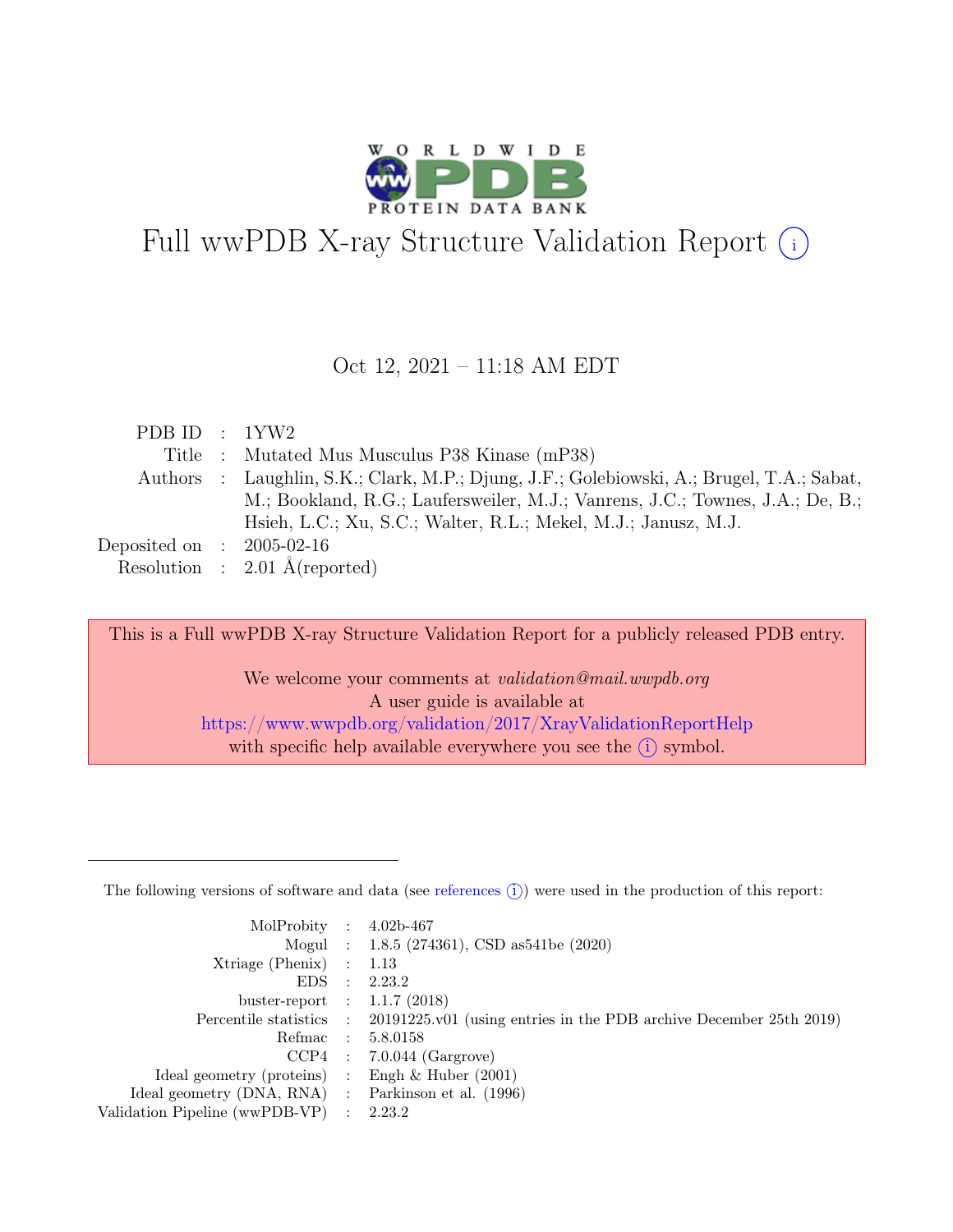# 1 Overall quality at a glance  $(i)$

The following experimental techniques were used to determine the structure: X-RAY DIFFRACTION

The reported resolution of this entry is 2.01 Å.

Percentile scores (ranging between 0-100) for global validation metrics of the entry are shown in the following graphic. The table shows the number of entries on which the scores are based.



| Metric                | Whole archive | Similar resolution                                  |
|-----------------------|---------------|-----------------------------------------------------|
|                       | $(\#Entries)$ | $(\# \text{Entries}, \text{resolution range}(\AA))$ |
| Clashscore            | 141614        | $9178(2.00-2.00)$                                   |
| Ramachandran outliers | 138981        | $9054(2.00-2.00)$                                   |
| Sidechain outliers    | 138945        | $9053(2.00-2.00)$                                   |
| RSRZ outliers         | 127900        | 7900 (2.00-2.00)                                    |

The table below summarises the geometric issues observed across the polymeric chains and their fit to the electron density. The red, orange, yellow and green segments of the lower bar indicate the fraction of residues that contain outliers for  $>=$  3, 2, 1 and 0 types of geometric quality criteria respectively. A grey segment represents the fraction of residues that are not modelled. The numeric value for each fraction is indicated below the corresponding segment, with a dot representing fractions <=5% The upper red bar (where present) indicates the fraction of residues that have poor fit to the electron density. The numeric value is given above the bar.

| Mol | $\alpha$ hain | Length | Quality of chain |     |           |  |  |  |
|-----|---------------|--------|------------------|-----|-----------|--|--|--|
|     |               |        | 11%              |     |           |  |  |  |
|     |               | 360    | 42%              | 38% | 13%<br>5% |  |  |  |

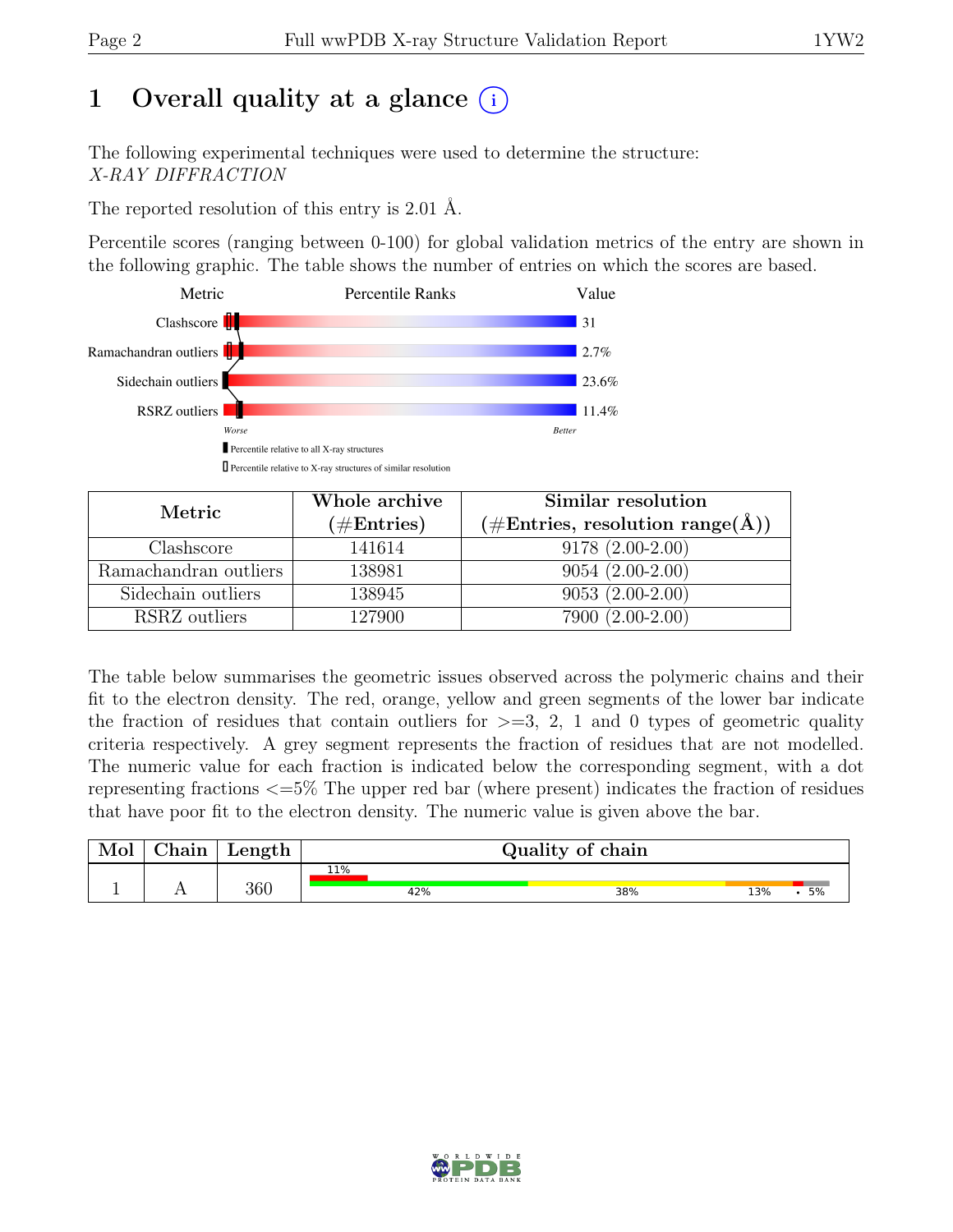# 2 Entry composition (i)

There are 3 unique types of molecules in this entry. The entry contains 2980 atoms, of which 0 are hydrogens and 0 are deuteriums.

In the tables below, the ZeroOcc column contains the number of atoms modelled with zero occupancy, the AltConf column contains the number of residues with at least one atom in alternate conformation and the Trace column contains the number of residues modelled with at most 2 atoms.

• Molecule 1 is a protein called Mitogen-activated protein kinase 14.

| Mol | Chain Residues | $\rm{Atoms}$           |      |          |     | ZeroOcc | $\vert$ AltConf $\vert$ Trace $\vert$ |  |  |
|-----|----------------|------------------------|------|----------|-----|---------|---------------------------------------|--|--|
|     | 341            | $\text{Total}$<br>2754 | 1765 | N<br>475 | 502 | 12      |                                       |  |  |

There are 2 discrepancies between the modelled and reference sequences:

| Chain |      | Residue   Modelled   Actual |            | Comment                          | Reference |
|-------|------|-----------------------------|------------|----------------------------------|-----------|
|       | 1180 | ALA                         | THR        | engineered mutation   UNP P47811 |           |
|       | 1182 | PHE                         | <b>TYR</b> | engineered mutation   UNP P47811 |           |

• Molecule 2 is 2-(ETHOXYMETHYL)-4-(4-FLUOROPHENYL)-3-[2-(2-HYDROXYPH ENOXY)PYRIMIDIN-4-YL]ISOXAZOL-5(2H)-ONE (three-letter code: PGJ) (formula:  $C_{22}H_{18}FN_3O_5$ .



| Mol | Chain Residues | Atoms         |      |  |  | $ZeroOcc \   \$ AltConf |  |
|-----|----------------|---------------|------|--|--|-------------------------|--|
|     |                | Total C F N O |      |  |  |                         |  |
|     |                |               | 22 1 |  |  |                         |  |

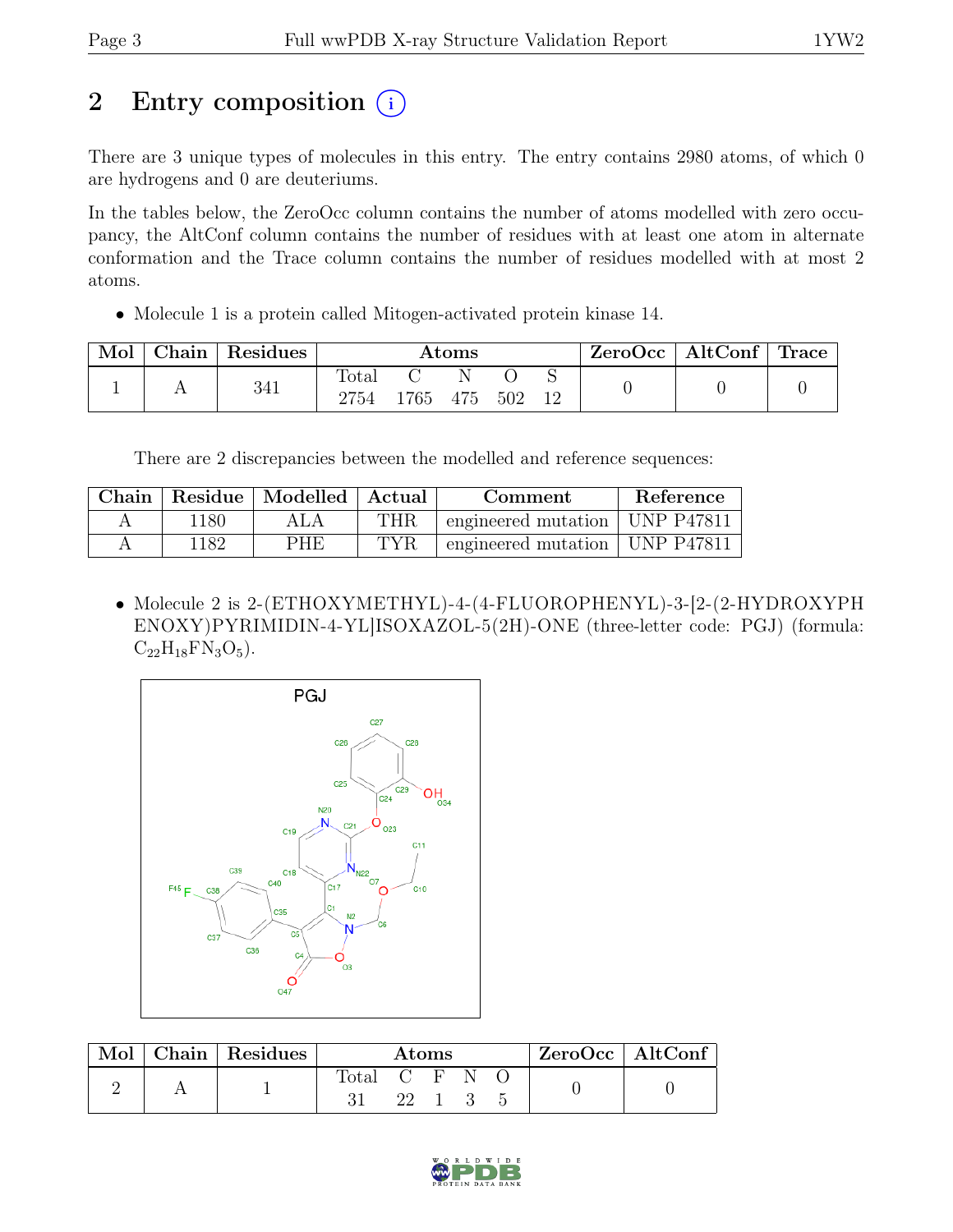$\bullet\,$  Molecule 3 is water.

|  | Mol   Chain   Residues | Atoms                        | $ZeroOcc \mid AltConf$ |  |
|--|------------------------|------------------------------|------------------------|--|
|  | 195                    | $_{\rm Total}$<br>195<br>195 |                        |  |

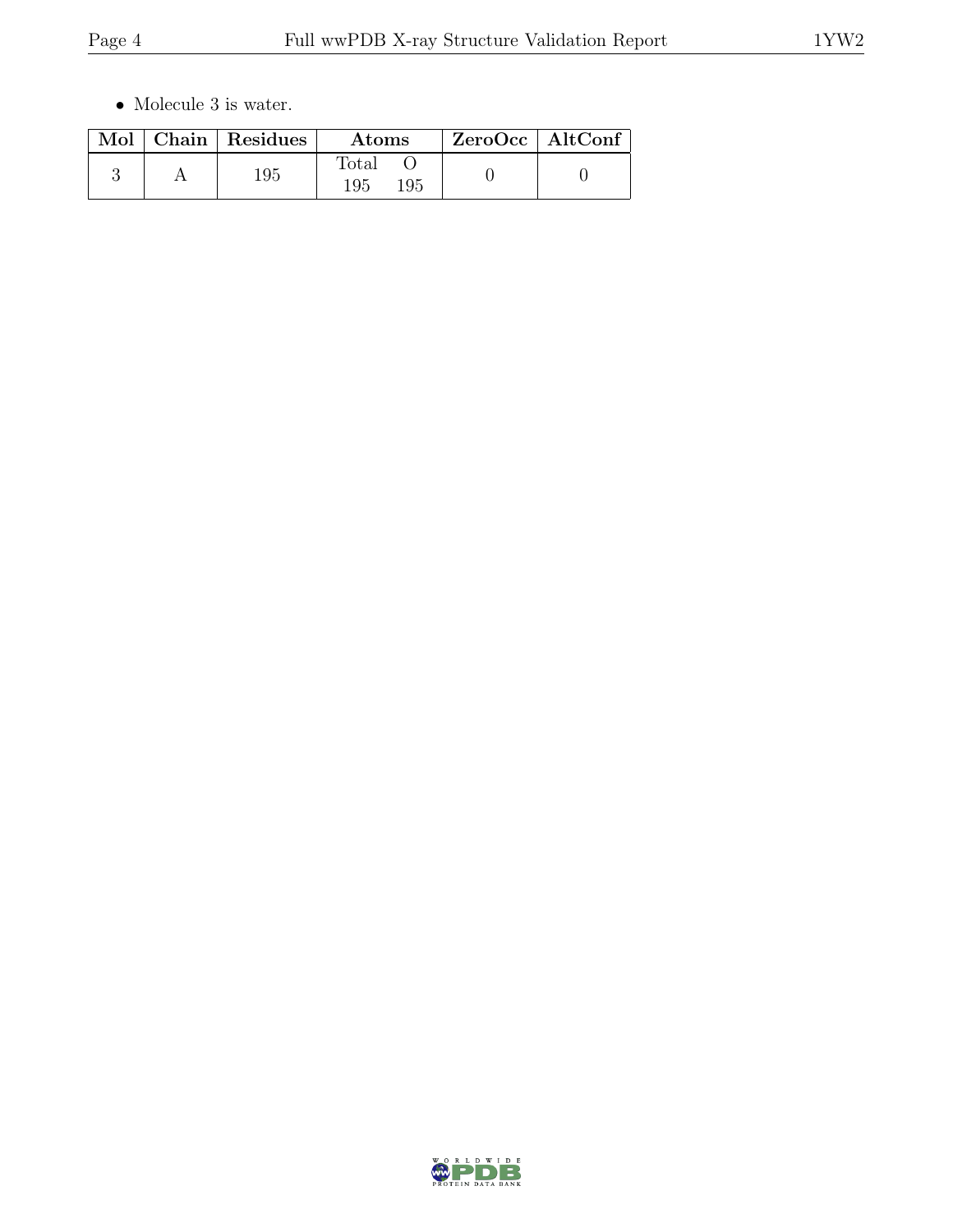# 3 Residue-property plots  $(i)$

These plots are drawn for all protein, RNA, DNA and oligosaccharide chains in the entry. The first graphic for a chain summarises the proportions of the various outlier classes displayed in the second graphic. The second graphic shows the sequence view annotated by issues in geometry and electron density. Residues are color-coded according to the number of geometric quality criteria for which they contain at least one outlier:  $green = 0$ , yellow  $= 1$ , orange  $= 2$  and red  $= 3$  or more. A red dot above a residue indicates a poor fit to the electron density (RSRZ > 2). Stretches of 2 or more consecutive residues without any outlier are shown as a green connector. Residues present in the sample, but not in the model, are shown in grey.



• Molecule 1: Mitogen-activated protein kinase 14

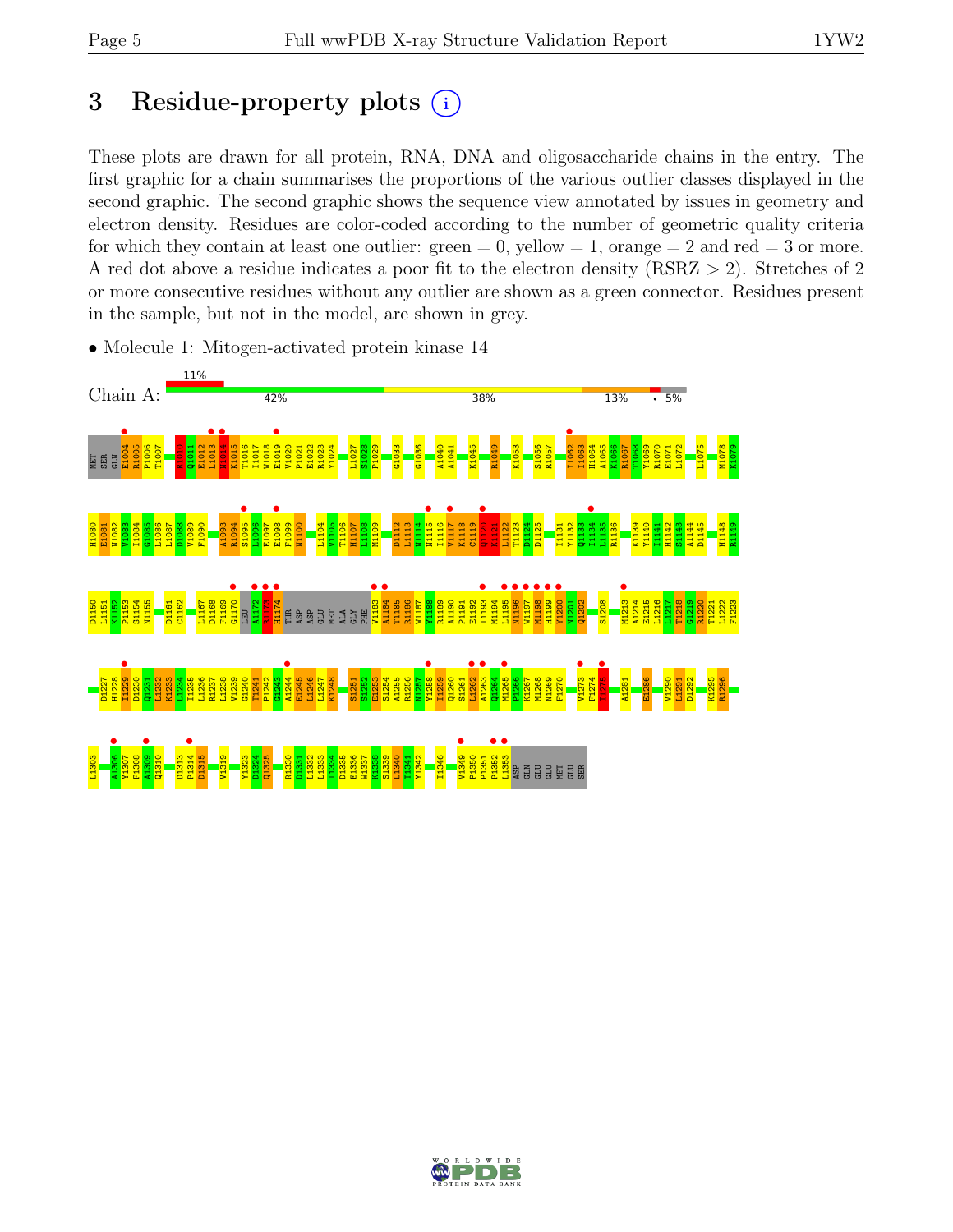# 4 Data and refinement statistics  $(i)$

| Property                                                             | Value                                           | Source     |
|----------------------------------------------------------------------|-------------------------------------------------|------------|
| Space group                                                          | P 21 21 21                                      | Depositor  |
| Cell constants                                                       | $76.95\text{\AA}$<br>65.04Å<br>73.64Å           |            |
| a, b, c, $\alpha$ , $\beta$ , $\gamma$                               | $90.00^\circ$<br>$90.00^\circ$<br>$90.00^\circ$ | Depositor  |
| Resolution $(A)$                                                     | $-2.01$<br>50.00                                | Depositor  |
|                                                                      | 34.10<br>$-2.01$                                | <b>EDS</b> |
| % Data completeness                                                  | (Not available) $(50.00-2.01)$                  | Depositor  |
| (in resolution range)                                                | $97.6(34.10-2.01)$                              | <b>EDS</b> |
| $R_{merge}$                                                          | 0.06                                            | Depositor  |
| $\mathrm{R}_{sym}$                                                   | (Not available)                                 | Depositor  |
| $\langle I/\sigma(I) \rangle$ <sup>1</sup>                           | $0.93$ (at 2.01Å)                               | Xtriage    |
| Refinement program                                                   | SHELXL-97                                       | Depositor  |
|                                                                      | 0.207<br>0.290                                  | Depositor  |
| $R, R_{free}$                                                        | 0.225<br>(Not available)                        | DCC        |
| $R_{free}$ test set                                                  | No test flags present.                          | wwPDB-VP   |
| Wilson B-factor $(A^2)$                                              | 42.7                                            | Xtriage    |
| Anisotropy                                                           | 0.339                                           | Xtriage    |
| Bulk solvent $k_{sol}(e/\mathring{A}^3)$ , $B_{sol}(\mathring{A}^2)$ | $0.29$ , $113.5$                                | <b>EDS</b> |
| L-test for twinning <sup>2</sup>                                     | $< L >$ = 0.45, $< L^2 >$ = 0.28                | Xtriage    |
| Estimated twinning fraction                                          | $0.041$ for $-h, l, k$                          | Xtriage    |
| $F_o, F_c$ correlation                                               | 0.95                                            | <b>EDS</b> |
| Total number of atoms                                                | 2980                                            | wwPDB-VP   |
| Average B, all atoms $(A^2)$                                         | 56.0                                            | wwPDB-VP   |

Xtriage's analysis on translational NCS is as follows: The largest off-origin peak in the Patterson function is 5.29% of the height of the origin peak. No significant pseudotranslation is detected.

<sup>&</sup>lt;sup>2</sup>Theoretical values of  $\langle |L| \rangle$ ,  $\langle L^2 \rangle$  for acentric reflections are 0.5, 0.333 respectively for untwinned datasets, and 0.375, 0.2 for perfectly twinned datasets.

![](_page_5_Picture_8.jpeg)

<span id="page-5-1"></span><span id="page-5-0"></span><sup>1</sup> Intensities estimated from amplitudes.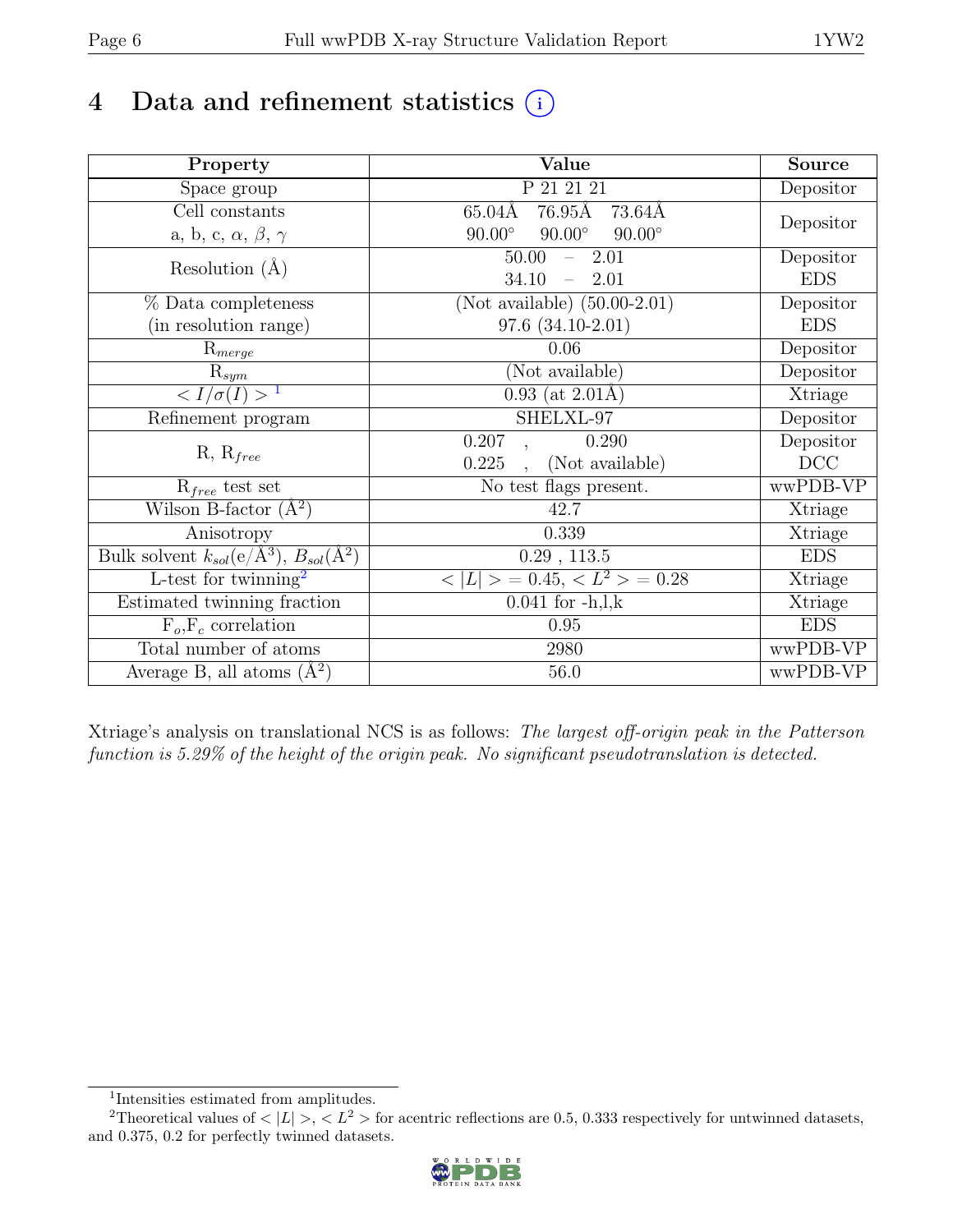# 5 Model quality  $(i)$

# 5.1 Standard geometry  $(i)$

Bond lengths and bond angles in the following residue types are not validated in this section: PGJ

The Z score for a bond length (or angle) is the number of standard deviations the observed value is removed from the expected value. A bond length (or angle) with  $|Z| > 5$  is considered an outlier worth inspection. RMSZ is the root-mean-square of all Z scores of the bond lengths (or angles).

| Mol   Chain |      | Bond lengths       | Bond angles |                  |  |
|-------------|------|--------------------|-------------|------------------|--|
|             | RMSZ | # $ Z  > 5$        | RMSZ        | $\# Z  > 5$      |  |
|             | 0.63 | $1/2818$ $(0.0\%)$ | 1.11        | $10/3823(0.3\%)$ |  |

Chiral center outliers are detected by calculating the chiral volume of a chiral center and verifying if the center is modelled as a planar moiety or with the opposite hand.A planarity outlier is detected by checking planarity of atoms in a peptide group, atoms in a mainchain group or atoms of a sidechain that are expected to be planar.

|  | $\lceil\,\mathrm{Mol}\,\rceil$ Chain $\mid$ #Chirality outliers $\mid$ #Planarity outliers $\mid$ |
|--|---------------------------------------------------------------------------------------------------|
|  |                                                                                                   |

All (1) bond length outliers are listed below:

|  |  |                            | $\mid$ Mol $\mid$ Chain $\mid$ Res $\mid$ Type $\mid$ Atoms $\mid$ $\mid$ Z $\mid$ Observed(A) $\mid$ Ideal(A) $\mid$ |      |
|--|--|----------------------------|-----------------------------------------------------------------------------------------------------------------------|------|
|  |  | $1170$ GLY   N-CA   -27.77 | .04                                                                                                                   | 1.46 |

All (10) bond angle outliers are listed below:

| Mol | Chain | Res  | Type       | Atoms                    | Z       | Observed $(°)$ | $Ideal({}^o)$ |
|-----|-------|------|------------|--------------------------|---------|----------------|---------------|
| 1   | А     | 1169 | PHE        | $C-N-CA$                 | $-8.95$ | 103.50         | 122.30        |
| 1   | А     | 1296 | $\rm{ARG}$ | NE-CZ-NH <sub>2</sub>    | $-6.94$ | 116.83         | 120.30        |
| 1   | A     | 1010 | $\rm{ARG}$ | $CD-NE- CZ$              | 6.58    | 132.81         | 123.60        |
| 1   | А     | 1173 | $\rm{ARG}$ | $NE-{\rm CZ\text{-}NH2}$ | $-6.18$ | 117.21         | 120.30        |
| 1   | А     | 1112 | <b>ASP</b> | $CB-CG-OD2$              | 5.70    | 123.43         | 118.30        |
| 1   | A     | 1275 | ILE        | $C-N-CA$                 | 5.64    | 134.15         | 122.30        |
| 1   | А     | 1045 | <b>LYS</b> | $C-N-CA$                 | 5.38    | 135.16         | 121.70        |
| 1   | А     | 1120 | <b>GLN</b> | $C-N-CA$                 | 5.14    | 134.55         | 121.70        |
| 1   | А     | 1184 | ALA        | $C-N-CA$                 | 5.08    | 134.41         | 121.70        |
|     | А     | 1330 | $\rm{ARG}$ | $C-N-CA$                 | 5.00    | 134.20         | 121.70        |

There are no chirality outliers.

![](_page_6_Picture_15.jpeg)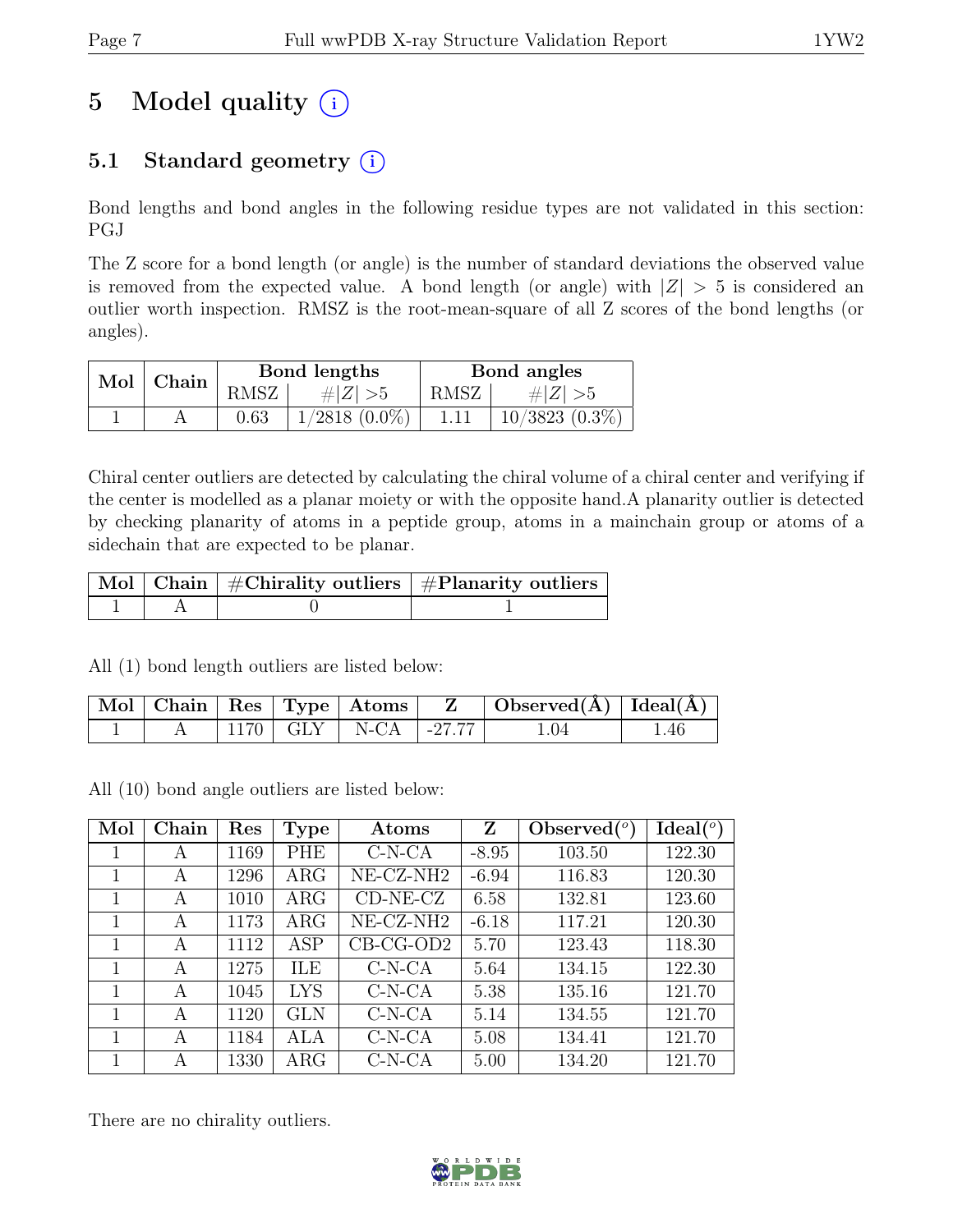All (1) planarity outliers are listed below:

|  |  | $\overline{\text{Mol}}$   Chain   Res   Type   Group |
|--|--|------------------------------------------------------|
|  |  | $1173$   ARG   Sidechain                             |

### 5.2 Too-close contacts  $(i)$

In the following table, the Non-H and H(model) columns list the number of non-hydrogen atoms and hydrogen atoms in the chain respectively. The H(added) column lists the number of hydrogen atoms added and optimized by MolProbity. The Clashes column lists the number of clashes within the asymmetric unit, whereas Symm-Clashes lists symmetry-related clashes.

| Mol |      |      |      | Chain   Non-H   H(model)   H(added)   Clashes   Symm-Clashes |
|-----|------|------|------|--------------------------------------------------------------|
|     | 2754 | 2747 | l 72 |                                                              |
|     |      |      |      |                                                              |
|     | 195  |      |      |                                                              |
|     |      | 2765 | 79   |                                                              |

The all-atom clashscore is defined as the number of clashes found per 1000 atoms (including hydrogen atoms). The all-atom clashscore for this structure is 31.

All (173) close contacts within the same asymmetric unit are listed below, sorted by their clash magnitude.

| Atom-1                         | Atom-2               | Interatomic    | Clash         |
|--------------------------------|----------------------|----------------|---------------|
|                                |                      | distance $(A)$ | overlap $(A)$ |
| 1:A:1173:ARG:O                 | 1:A:1174:HIS:HB3     | 1.32           | 1.05          |
| 1:A:1087:LEU:HD23              | 1: A:1106:THR:HA     | 1.52           | 0.90          |
| 1:A:1131:ILE:HG21              | 1:A:1213:MET:HE3     | 1.54           | 0.87          |
| 1: A:1173: ARG:O               | 1:A:1174:HIS:CB      | 2.16           | 0.87          |
| 1:A:1218:THR:HG22              | 1:A:1220:ARG:H       | 1.46           | 0.81          |
| 1:A:1236:LEU:HD12              | $1:$ A:1262:LEU:HD12 | 1.64           | 0.79          |
| 1: A:1155: ASN: HA             | 1:A:1167:LEU:HD11    | 1.67           | 0.77          |
| 1:A:1080:HIS:HD2               | 1:A:1082:ASN:H       | 1.29           | 0.76          |
| 1:A:1230:ASP:HA                | 1:A:1233:LYS:HG3     | 1.69           | 0.74          |
| 1:A:1227:ASP:OD1               | 1:A:1229:ILE:HG13    | 1.89           | 0.73          |
| 1:A:1117:VAL:HG13              | 1:A:1120:GLN:HG3     | 1.72           | 0.72          |
| 1:A:1214:ALA:O                 | 1: A:1218:THR:HB     | 1.90           | 0.72          |
| 1:A:1004:GLU:OE1               | 1:A:1006:PRO:HD3     | 1.89           | 0.72          |
| 1: A: 1095: SER: OG            | 1:A:1097:GLU:HB2     | 1.90           | 0.71          |
| 1:A:1062:ILE:HG22              | 1:A:1063:ILE:HD13    | 1.72           | 0.71          |
| $1:A:1123:THR:H\overline{G22}$ | 1:A:1125:ASP:H       | 1.56           | 0.71          |
| 1:A:1198:MET:HB3               | 1: A:1200: TYR:H     | 1.56           | 0.71          |
| 1:A:1155:ASN:O                 | 1: A:1167:LEU:HG     | 1.91           | 0.70          |

![](_page_7_Picture_12.jpeg)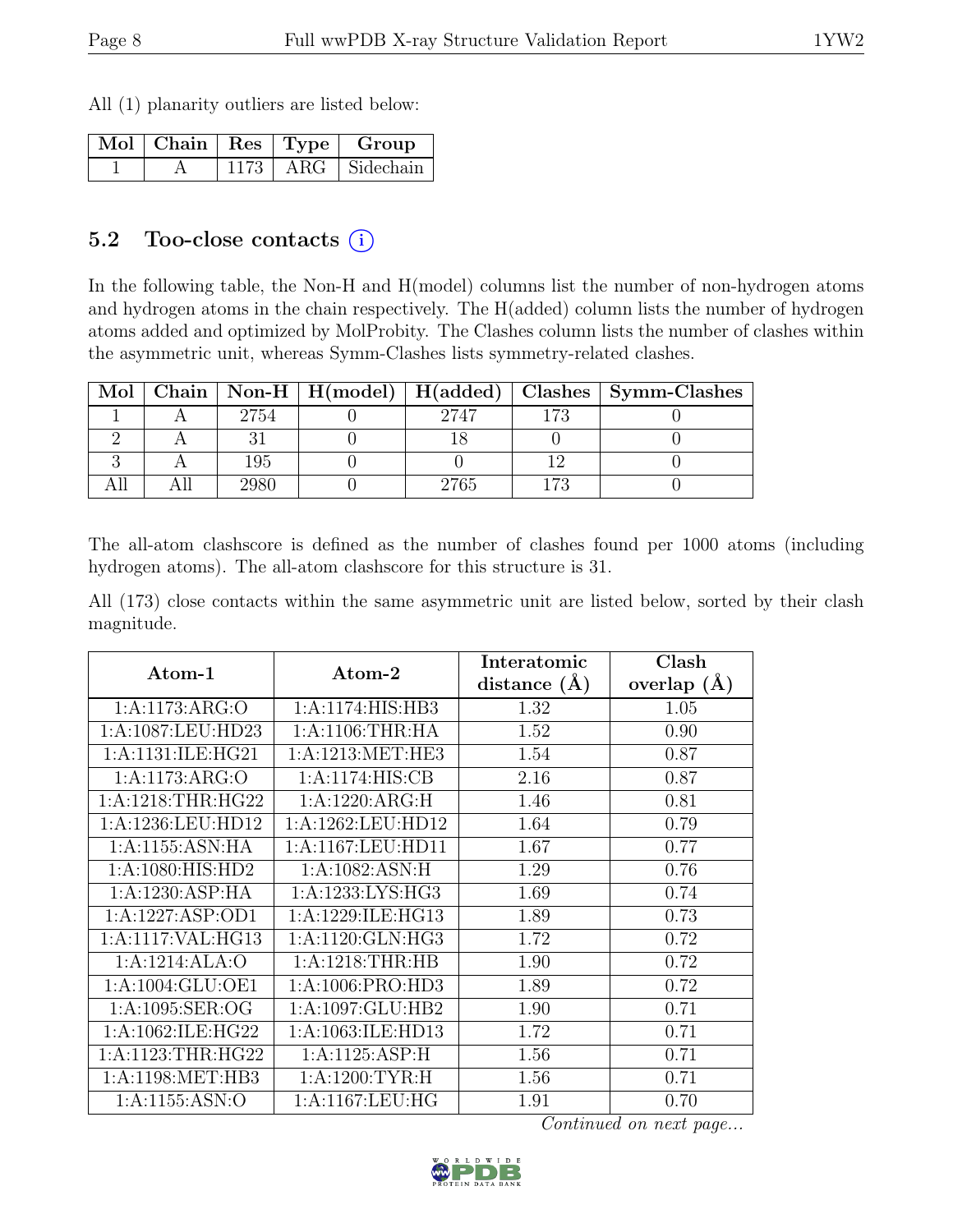| Continuation procession pugo |                    | Interatomic      | Clash         |
|------------------------------|--------------------|------------------|---------------|
| Atom-1                       | Atom-2             | distance $(\AA)$ | overlap $(A)$ |
| 1:A:1198:MET:HB3             | 1: A: 1200: TYR: N | 2.07             | 0.69          |
| 1:A:1333:LEU:HB3             | 3:A:3079:HOH:O     | 1.90             | 0.69          |
| 1:A:1230:ASP:HA              | 1:A:1233:LYS:HE2   | 1.73             | 0.69          |
| 1:A:1232:LEU:O               | 1:A:1236:LEU:HG    | 1.93             | 0.69          |
| 1:A:1191:PRO:HG3             | 1:A:1235:ILE:HD13  | 1.73             | 0.69          |
| 1:A:1174:HIS:ND1             | 1: A:1174: HIS:C   | 2.44             | 0.68          |
| 1:A:1218:THR:HG22            | 1:A:1220:ARG:N     | 2.07             | 0.68          |
| 1: A: 1336: GLU: O           | 1:A:1340:LEU:HD22  | 1.93             | 0.68          |
| 1:A:1118:LYS:HG3             | 1:A:1119:CYS:HA    | 1.77             | 0.67          |
| 1:A:1197:TRP:HB3             | 1:A:1198:MET:HG3   | 1.76             | 0.66          |
| 1:A:1120:GLN:NE2             | 1:A:1216:LEU:HA    | 2.11             | 0.66          |
| 1:A:1261:SER:O               | 1:A:1262:LEU:HD23  | 1.97             | 0.65          |
| 1: A:1121: LYS: HE2          | 1:A:1122:LEU:O     | 1.97             | 0.65          |
| 1:A:1253:GLU:HB2             | 1:A:1256:ARG:HH21  | 1.62             | 0.64          |
| 1:A:1184:ALA:HB3             | 1:A:1187:TRP:CD2   | 2.33             | 0.64          |
| 1:A:1242:PRO:HG3             | 1:A:1259:ILE:HG21  | 1.80             | 0.63          |
| 1:A:1087:LEU:HD21            | 1:A:1107:HIS:CE1   | 2.34             | 0.63          |
| 1: A:1080: HIS: CD2          | 1:A:1082:ASN:H     | $2.15\,$         | 0.62          |
| 1: A:1142: HIS: CG           | 1:A:1202:GLN:HG2   | 2.34             | $0.62\,$      |
| 1:A:1247:LEU:HD13            | 1:A:1260:GLN:NE2   | 2.15             | 0.62          |
| 1:A:1117:VAL:HG22            | 1:A:1122:LEU:HD21  | 1.82             | 0.62          |
| 1:A:1235:ILE:O               | 1:A:1239:VAL:HG22  | 2.00             | 0.61          |
| 1:A:1155:ASN:HD22            | 1:A:1167:LEU:HD11  | 1.66             | 0.60          |
| 1:A:1244:ALA:O               | 1:A:1248:LYS:HG2   | 2.01             | 0.60          |
| 1:A:1093:ALA:HB1             | 1:A:1098:GLU:HG3   | 1.83             | 0.60          |
| 1:A:1120:GLN:HE22            | 1:A:1216:LEU:HA    | 1.67             | 0.59          |
| 1:A:1239:VAL:HG21            | 1:A:1291:LEU:HD13  | 1.85             | 0.59          |
| 1:A:1323:TYR:CD2             | 1:A:1325:GLN:HG2   | 2.37             | 0.59          |
| 1:A:1062:ILE:HD11            | 1:A:1332:LEU:O     | 2.04             | 0.58          |
| 1:A:1255:ALA:O               | 1:A:1259:ILE:HG13  | 2.04             | 0.57          |
| 1:A:1254:SER:O               | 1:A:1258:TYR:HD1   | 1.87             | 0.57          |
| 1:A:1131:ILE:HG13            | 1:A:1213:MET:HE2   | 1.86             | 0.57          |
| 1:A:1049:ARG:HH21            | 1:A:1049:ARG:HB2   | 1.69             | 0.56          |
| 1:A:1229:ILE:HG13            | 1:A:1230:ASP:H     | 1.70             | 0.56          |
| 1:A:1087:LEU:HD21            | 1:A:1107:HIS:NE2   | 2.20             | 0.56          |
| 1:A:1107:HIS:H               | 1:A:1107:HIS:CD2   | 2.23             | 0.56          |
| 1:A:1120:GLN:NE2             | 1:A:1216:LEU:HD23  | 2.20             | 0.56          |
| 1:A:1230:ASP:CA              | 1:A:1233:LYS:HG3   | $2.35\,$         | 0.56          |
| 1:A:1148:HIS:CE1             | 1:A:1168:ASP:HA    | 2.41             | 0.56          |
| 1:A:1349:VAL:HG13            | 1:A:1350:PRO:HD2   | 1.88             | 0.56          |
| 1:A:1153:PRO:HB2             | 1:A:1183:VAL:HG23  | 1.88             | 0.55          |

![](_page_8_Picture_6.jpeg)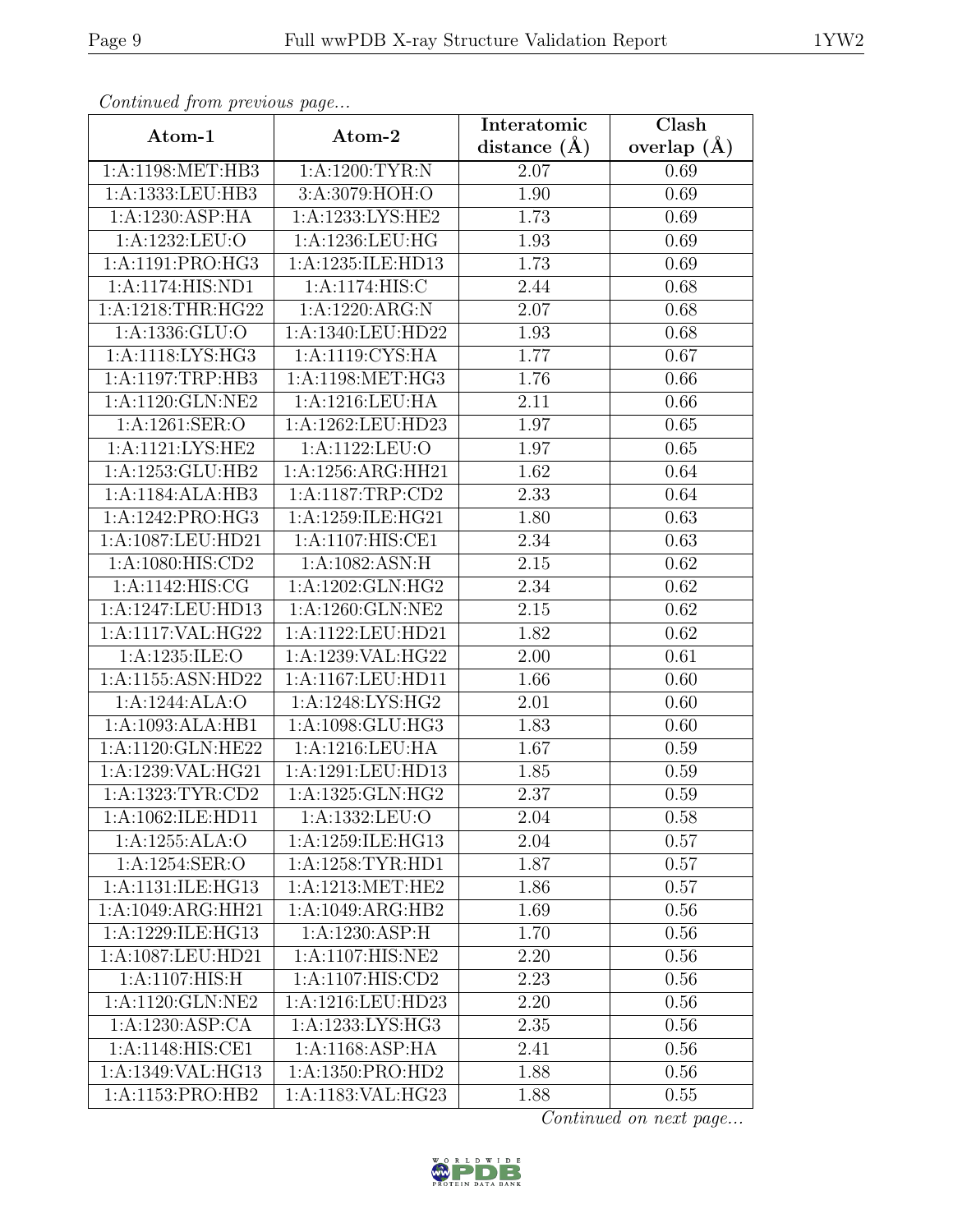|                      |                     | Interatomic    | Clash         |
|----------------------|---------------------|----------------|---------------|
| Atom-1               | Atom-2              | distance $(A)$ | overlap $(A)$ |
| 1:A:1167:LEU:HD12    | 1:A:1167:LEU:O      | 2.06           | 0.55          |
| 1:A:1242:PRO:HG2     | 1:A:1247:LEU:HD21   | 1.88           | 0.55          |
| 1:A:1117:VAL:CG1     | 1:A:1120:GLN:HG3    | 2.36           | 0.55          |
| 1: A:1142: HIS: CD2  | 1:A:1202:GLN:HG2    | 2.42           | 0.55          |
| 1:A:1154:SER:OG      | 1:A:1183:VAL:HG21   | 2.07           | 0.54          |
| 1:A:1195:LEU:HD13    | 1:A:1197:TRP:CH2    | 2.43           | 0.54          |
| 1:A:1151:LEU:HB2     | 3:A:3003:HOH:O      | 2.08           | 0.54          |
| 1:A:1087:LEU:HD13    | 1:A:1351:PRO:HG3    | 1.90           | 0.53          |
| 1:A:1197:TRP:HB3     | 1:A:1198:MET:CG     | 2.38           | 0.53          |
| 1:A:1274:PHE:HA      | 1:A:1275:ILE:HB     | 1.89           | 0.53          |
| 1: A: 1081: GLU: CG  | 1:A:1136:ARG:HH12   | 2.21           | 0.53          |
| 1:A:1244:ALA:O       | 1:A:1247:LEU:HB2    | 2.08           | 0.53          |
| 1:A:1184:ALA:HB3     | 1:A:1187:TRP:CE3    | 2.44           | 0.53          |
| 1:A:1263:ALA:O       | $1:$ A:1265:MET:HG2 | 2.10           | 0.52          |
| 1:A:1027:LEU:HD23    | 3:A:3017:HOH:O      | 2.08           | 0.52          |
| 1: A: 1053: LYS: HE2 | 1:A:1071:GLU:OE2    | 2.09           | $0.52\,$      |
| 1:A:1148:HIS:HD2     | 1:A:1150:ASP:H      | 1.54           | 0.52          |
| 1:A:1081:GLU:HG2     | 3:A:3010:HOH:O      | 2.08           | $0.52\,$      |
| 1:A:1080:HIS:HE1     | 3:A:3041:HOH:O      | 1.93           | $0.52\,$      |
| 1:A:1087:LEU:HD23    | 1:A:1106:THR:CA     | 2.35           | 0.52          |
| 1:A:1281:ALA:HB2     | 1:A:1307:TYR:CE1    | 2.46           | 0.51          |
| 1:A:1232:LEU:HD23    | 1:A:1236:LEU:HG     | 1.92           | 0.51          |
| 1:A:1244:ALA:HA      | 1:A:1247:LEU:HD12   | 1.93           | 0.50          |
| 1:A:1253:GLU:HG3     | 1:A:1254:SER:N      | 2.25           | 0.50          |
| 1:A:1247:LEU:HD13    | 1:A:1260:GLN:HE22   | 1.76           | 0.50          |
| 1:A:1117:VAL:HG13    | 1:A:1117:VAL:O      | 2.12           | 0.49          |
| 1:A:1267:LYS:HD2     | 3:A:3150:HOH:O      | 2.12           | 0.49          |
| 1:A:1012:GLU:OE2     | 1:A:1015:LYS:HA     | 2.13           | 0.49          |
| 1:A:1081:GLU:HG2     | 1:A:1136:ARG:HH12   | 1.76           | 0.49          |
| 1:A:1131:ILE:HG13    | 1:A:1213:MET:CE     | 2.42           | 0.49          |
| 1:A:1078:MET:HE2     | 1: A:1140: TYR: HE2 | 1.78           | 0.48          |
| 1:A:1184:ALA:HB3     | 1:A:1187:TRP:CE2    | 2.48           | 0.48          |
| 1:A:1020:VAL:HG12    | 1: A:1090: PHE: CZ  | 2.48           | 0.48          |
| 1:A:1229:ILE:HD12    | 1:A:1233:LYS:NZ     | 2.28           | 0.48          |
| 1:A:1223:PHE:HZ      | 1:A:1238:LEU:HD23   | 1.77           | 0.48          |
| 1:A:1132:TYR:CE1     | 1:A:1303:LEU:HD22   | 2.49           | 0.48          |
| 1:A:1069:TYR:CE2     | 1:A:1340:LEU:HB3    | 2.49           | 0.47          |
| 1:A:1154:SER:H       | 1:A:1183:VAL:HG21   | 1.79           | 0.47          |
| 1:A:1245:GLU:HG2     | 1:A:1246:LEU:H      | 1.79           | 0.47          |
| 1:A:1020:VAL:HG12    | 1:A:1090:PHE:CE1    | 2.49           | 0.47          |
| 1:A:1089:VAL:HG23    | 1:A:1104:LEU:HD23   | 1.96           | 0.47          |

![](_page_9_Picture_6.jpeg)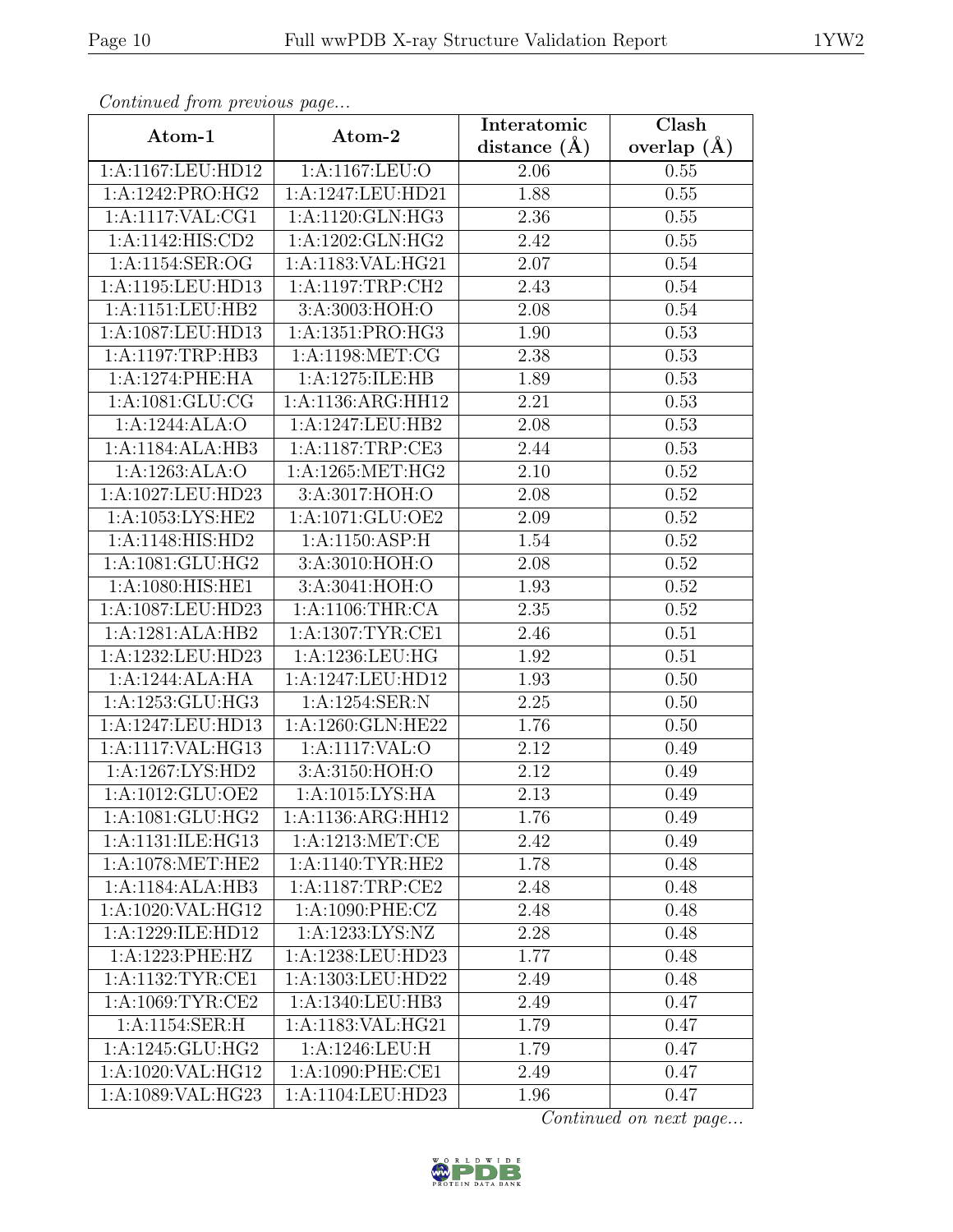|                     |                     | Interatomic       | Clash         |
|---------------------|---------------------|-------------------|---------------|
| Atom-1              | Atom-2              | distance $(\AA)$  | overlap $(A)$ |
| 1:A:1112:ASP:H      | 1:A:1115:ASN:HB2    | 1.79              | 0.47          |
| 1:A:1229:ILE:HG13   | 1:A:1230:ASP:N      | 2.30              | 0.47          |
| 1: A:1308: PHE: HA  | 3:A:3019:HOH:O      | 2.14              | 0.46          |
| 1:A:1155:ASN:HA     | 1:A:1155:ASN:HD22   | 1.40              | 0.46          |
| 1:A:1263:ALA:HB3    | 1:A:1265:MET:CE     | 2.45              | 0.46          |
| 1:A:1232:LEU:HD23   | 1: A: 1236: LEU: CG | 2.45              | 0.46          |
| 1:A:1113:LEU:O      | 1:A:1117:VAL:HB     | 2.16              | 0.46          |
| 1:A:1014:ASN:HA     | 1: A: 1015: LYS: HA | 1.37              | 0.46          |
| 1:A:1023:ARG:HG2    | 1:A:1024:TYR:CE1    | 2.50              | 0.46          |
| 1:A:1195:LEU:O      | 1:A:1196:ASN:HB2    | $2.15\,$          | 0.45          |
| 1:A:1230:ASP:HA     | 1:A:1233:LYS:CE     | 2.41              | 0.45          |
| 1:A:1192:GLU:HA     | 1:A:1197:TRP:CE3    | 2.51              | 0.45          |
| 1:A:1094:ARG:HB2    | 3:A:3165:HOH:O      | 2.16              | 0.45          |
| 1:A:1194:MET:HG2    | 1:A:1228:HIS:CD2    | 2.52              | 0.45          |
| 1:A:1251:SER:O      | 1:A:1256:ARG:NH1    | 2.50              | 0.45          |
| 1:A:1263:ALA:O      | 1:A:1265:MET:N      | 2.50              | 0.45          |
| 1:A:1014:ASN:OD1    | 1:A:1014:ASN:N      | 2.50              | 0.45          |
| 1: A: 1036: GLY: N  | 1:A:1056:SER:OG     | 2.50              | 0.45          |
| 1:A:1241:THR:HG21   | 3:A:3037:HOH:O      | 2.16              | 0.45          |
| 1:A:1067:ARG:NH2    | 1:A:1071:GLU:OE1    | 2.50              | 0.45          |
| 1:A:1247:LEU:HB2    | 1:A:1248:LYS:NZ     | 2.32              | 0.45          |
| 1:A:1010:ARG:HA     | 1:A:1018:TRP:O      | 2.17              | 0.45          |
| 1:A:1013:LEU:HG     | 1:A:1029:PRO:HD3    | 2.00              | 0.44          |
| 1:A:1078:MET:HE2    | 1:A:1140:TYR:CE2    | $\overline{2.52}$ | 0.44          |
| 1: A:1139: LYS: HE2 | 1:A:1319:VAL:HG13   | 1.98              | 0.44          |
| 1:A:1186:ARG:HA     | 1:A:1189:ARG:HG3    | 1.99              | 0.44          |
| 1:A:1012:GLU:HG3    | 1:A:1017:ILE:HD13   | 2.00              | 0.44          |
| 1:A:1151:LEU:HD23   | 1:A:1151:LEU:HA     | 1.82              | 0.44          |
| 1:A:1155:ASN:ND2    | 1:A:1167:LEU:HD11   | 2.30              | 0.44          |
| 1:A:1192:GLU:OE2    | 1:A:1296:ARG:NH2    | 2.50              | 0.44          |
| 1:A:1084:ILE:HG13   | 1:A:1167:LEU:HB3    | 1.99              | 0.44          |
| 1:A:1087:LEU:HD21   | 1:A:1107:HIS:CD2    | 2.52              | 0.44          |
| 1:A:1273:VAL:HG12   | 1:A:1274:PHE:CD1    | 2.52              | 0.44          |
| 1:A:1021:PRO:HD3    | 1:A:1090:PHE:CE1    | 2.52              | 0.44          |
| 1:A:1315:ASP:OD1    | 1:A:1315:ASP:N      | 2.50              | 0.44          |
| 1:A:1087:LEU:HD13   | 1:A:1087:LEU:HA     | 1.85              | 0.44          |
| 1:A:1117:VAL:CG2    | 1:A:1122:LEU:HD21   | 2.47              | 0.44          |
| 1: A:1080: HIS: CD2 | 1:A:1082:ASN:HB2    | 2.53              | 0.43          |
| 1:A:1117:VAL:HG21   | 1:A:1216:LEU:HD22   | 2.00              | 0.43          |
| 1:A:1075:LEU:HB3    | 1:A:1086:LEU:HG     | 2.01              | 0.43          |
| 1:A:1313:ASP:HA     | 1:A:1314:PRO:HD3    | 1.84              | 0.43          |

![](_page_10_Picture_6.jpeg)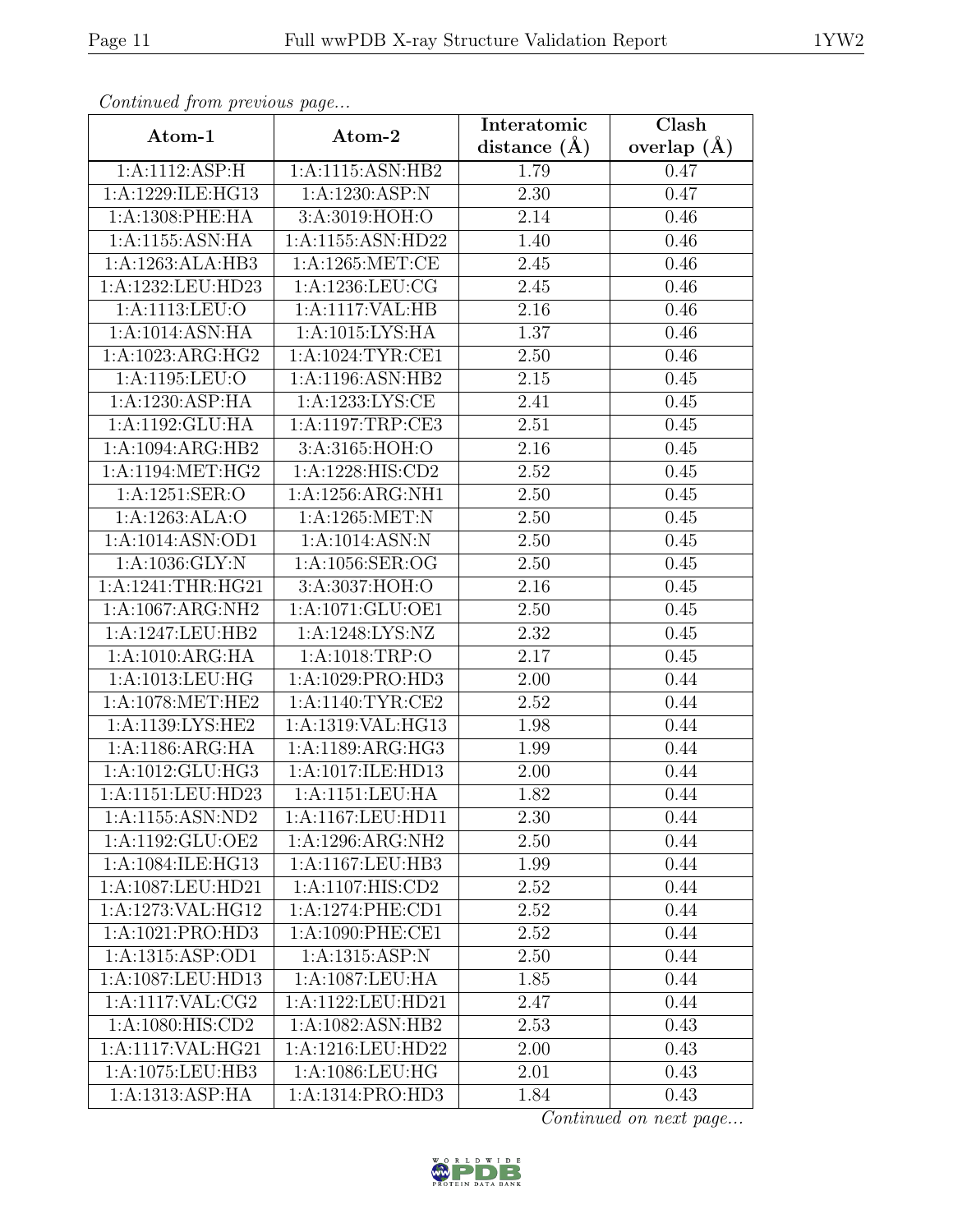|                              |                   | Interatomic       | Clash           |
|------------------------------|-------------------|-------------------|-----------------|
| Atom-1                       | Atom-2            | distance $(A)$    | overlap $(\AA)$ |
| 1:A:1112:ASP:OD1             | 1:A:1154:SER:HA   | 2.19              | 0.43            |
| $1:$ A:1198:MET:HB2          | 1:A:1200:TYR:HB3  | $\overline{2.01}$ | 0.43            |
| 1:A:1120:GLN:NE2             | $1:$ A:1215:GLU:O | 2.52              | 0.43            |
| 1:A:1192:GLU:CD              | 1:A:1296:ARG:HH12 | 2.22              | 0.43            |
| 1:A:1270:PHE:O               | 1:A:1274:PHE:N    | 2.49              | 0.42            |
| 1:A:1144:ALA:O               | 1:A:1145:ASP:HB2  | 2.19              | 0.42            |
| 1:A:1065:ALA:HB1             | 1:A:1337:TRP:HB2  | $\overline{2.00}$ | 0.42            |
| 1:A:1013:LEU:HB3             | 1:A:1029:PRO:HG3  | 2.02              | 0.42            |
| 1:A:1040:ALA:O               | 1:A:1041:ALA:HB2  | 2.20              | 0.42            |
| 1:A:1275:ILE:HD12            | 1:A:1275:ILE:HG21 | 1.75              | 0.42            |
| 1:A:1236:LEU:O               | 1:A:1240:GLY:N    | 2.50              | 0.42            |
| 1:A:1098:GLU:H               | 1:A:1098:GLU:HG2  | 1.68              | 0.42            |
| 1:A:1196:ASN:HD22            | 1:A:1196:ASN:HA   | 1.48              | 0.42            |
| 1:A:1197:TRP:HB3             | 1:A:1198:MET:CB   | 2.49              | 0.41            |
| 1:A:1241:THR:HG23            | 1:A:1265:MET:H    | 1.85              | 0.41            |
| 1:A:1291:LEU:HA              | 1:A:1291:LEU:HD12 | 1.62              | 0.41            |
| 1:A:1122:LEU:HD23            | 1:A:1122:LEU:N    | 2.35              | 0.41            |
| 1:A:1235:ILE:HD13            | 1:A:1235:ILE:HG21 | 1.81              | 0.41            |
| 1:A:1290:VAL:HG12            | 1:A:1292:ASP:H    | 1.85              | 0.41            |
| 1:A:1120:GLN:HE22            | 1:A:1215:GLU:C    | 2.24              | 0.41            |
| $1:A:1120:\overline{GLN:CG}$ | 1: A:1121: LYS:H  | 2.34              | 0.41            |
| 1:A:1242:PRO:HD2             | 3:A:3089:HOH:O    | $\overline{2.20}$ | 0.41            |
| 1:A:1005:ARG:HD3             | 1:A:1094:ARG:HD3  | $\overline{2.03}$ | 0.41            |
| 1:A:1190:ALA:HB1             | 1:A:1192:GLU:CD   | 2.42              | 0.41            |
| 1:A:1099:PHE:CD2             | 1:A:1342:TYR:HB2  | 2.56              | 0.40            |
| 1:A:1109:MET:HE3             | 1:A:1109:MET:HB3  | 1.95              | 0.40            |
| 1:A:1005:ARG:HA              | 1:A:1006:PRO:HD2  | 1.78              | 0.40            |
| 1:A:1270:PHE:CE1             | 1:A:1286:GLU:HA   | 2.56              | 0.40            |
| 1:A:1214:ALA:CB              | 1:A:1222:LEU:HD22 | 2.51              | 0.40            |
| 1:A:1033:GLY:HA3             | 3:A:3080:HOH:O    | 2.21              | 0.40            |
| 1:A:1070:ARG:NH1             | 3:A:3168:HOH:O    | 2.54              | 0.40            |
| 1:A:1191:PRO:HG3             | 1:A:1235:ILE:HG21 | 2.03              | 0.40            |

There are no symmetry-related clashes.

# 5.3 Torsion angles (i)

#### 5.3.1 Protein backbone (i)

In the following table, the Percentiles column shows the percent Ramachandran outliers of the chain as a percentile score with respect to all X-ray entries followed by that with respect to entries

![](_page_11_Picture_9.jpeg)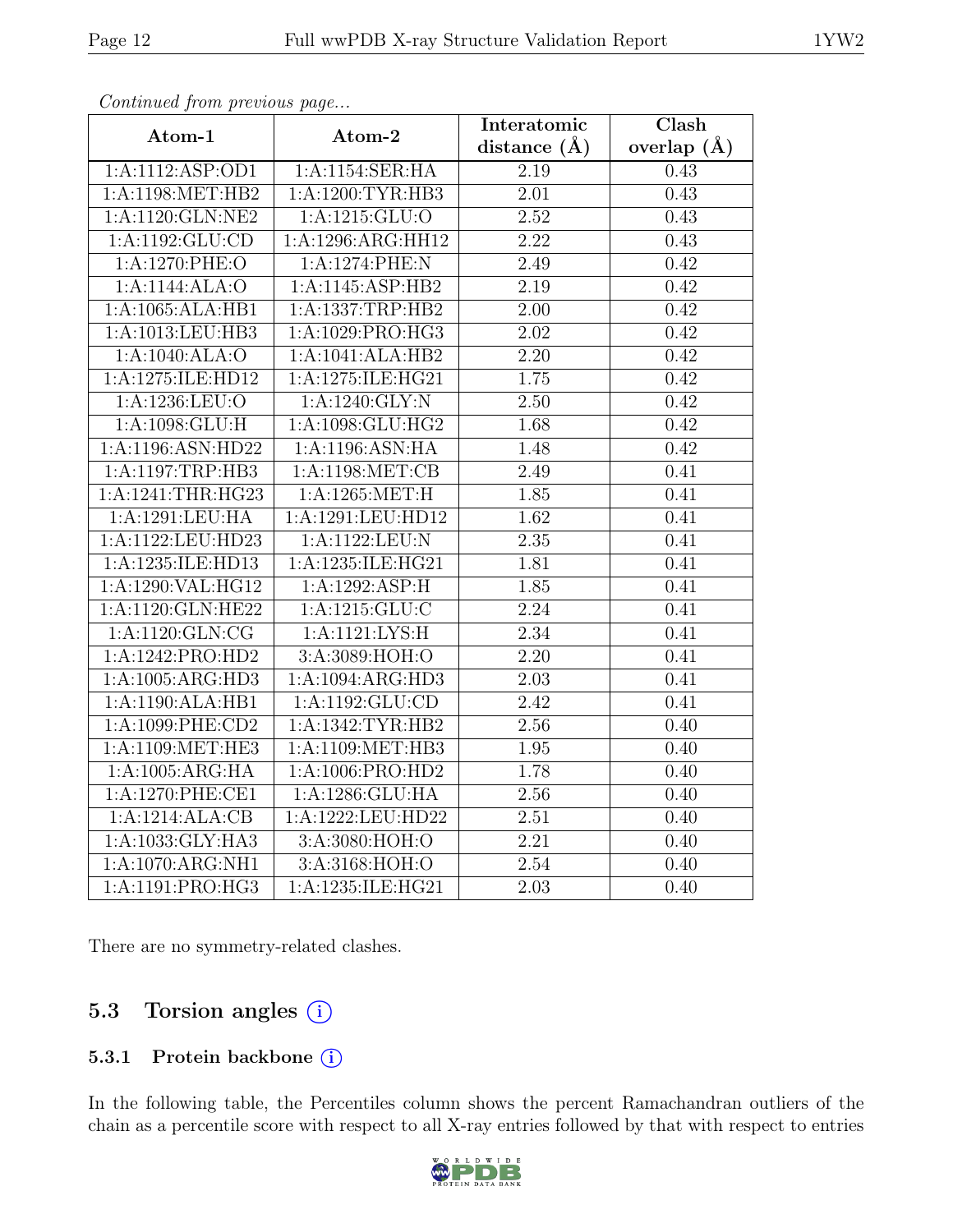of similar resolution.

The Analysed column shows the number of residues for which the backbone conformation was analysed, and the total number of residues.

| Mol Chain | Analysed                                        |  | Favoured   Allowed   Outliers   Percentiles |
|-----------|-------------------------------------------------|--|---------------------------------------------|
|           | $335/360 (93\%)$   310 (92%)   16 (5%)   9 (3%) |  | $\boxed{5}$ $\boxed{1}$                     |

All (9) Ramachandran outliers are listed below:

| Mol | Chain | Res  | <b>Type</b> |
|-----|-------|------|-------------|
| 1   | А     | 1014 | <b>ASN</b>  |
| 1   | А     | 1121 | <b>LYS</b>  |
| 1   | А     | 1185 | <b>THR</b>  |
| 1   | A     | 1275 | ILE         |
| 1   | A     | 1173 | $\rm{ARG}$  |
| 1   | A     | 1200 | <b>TYR</b>  |
| 1   | А     | 1093 | ALA         |
| 1   |       | 1100 | <b>ASN</b>  |
|     |       | 1352 | PRO         |

#### 5.3.2 Protein side chains  $(i)$

In the following table, the Percentiles column shows the percent sidechain outliers of the chain as a percentile score with respect to all X-ray entries followed by that with respect to entries of similar resolution.

The Analysed column shows the number of residues for which the sidechain conformation was analysed, and the total number of residues.

| Mol   Chain | Analysed |  | Rotameric   Outliers   Percentiles |
|-------------|----------|--|------------------------------------|
|             |          |  |                                    |

All (71) residues with a non-rotameric sidechain are listed below:

| Mol | Chain | Res  | <b>Type</b>             |
|-----|-------|------|-------------------------|
| 1   | А     | 1004 | $\overline{\text{GLU}}$ |
| 1   | А     | 1005 | $\rm{ARG}$              |
| 1   |       | 1007 | <b>THR</b>              |
| 1   |       | 1010 | $\rm{ARG}$              |
| 1   | А     | 1012 | GLU                     |
| 1   |       | 1013 | LEU                     |
| 1   |       | 1014 | <b>ASN</b>              |
|     |       | 1015 | <b>LYS</b>              |

![](_page_12_Picture_15.jpeg)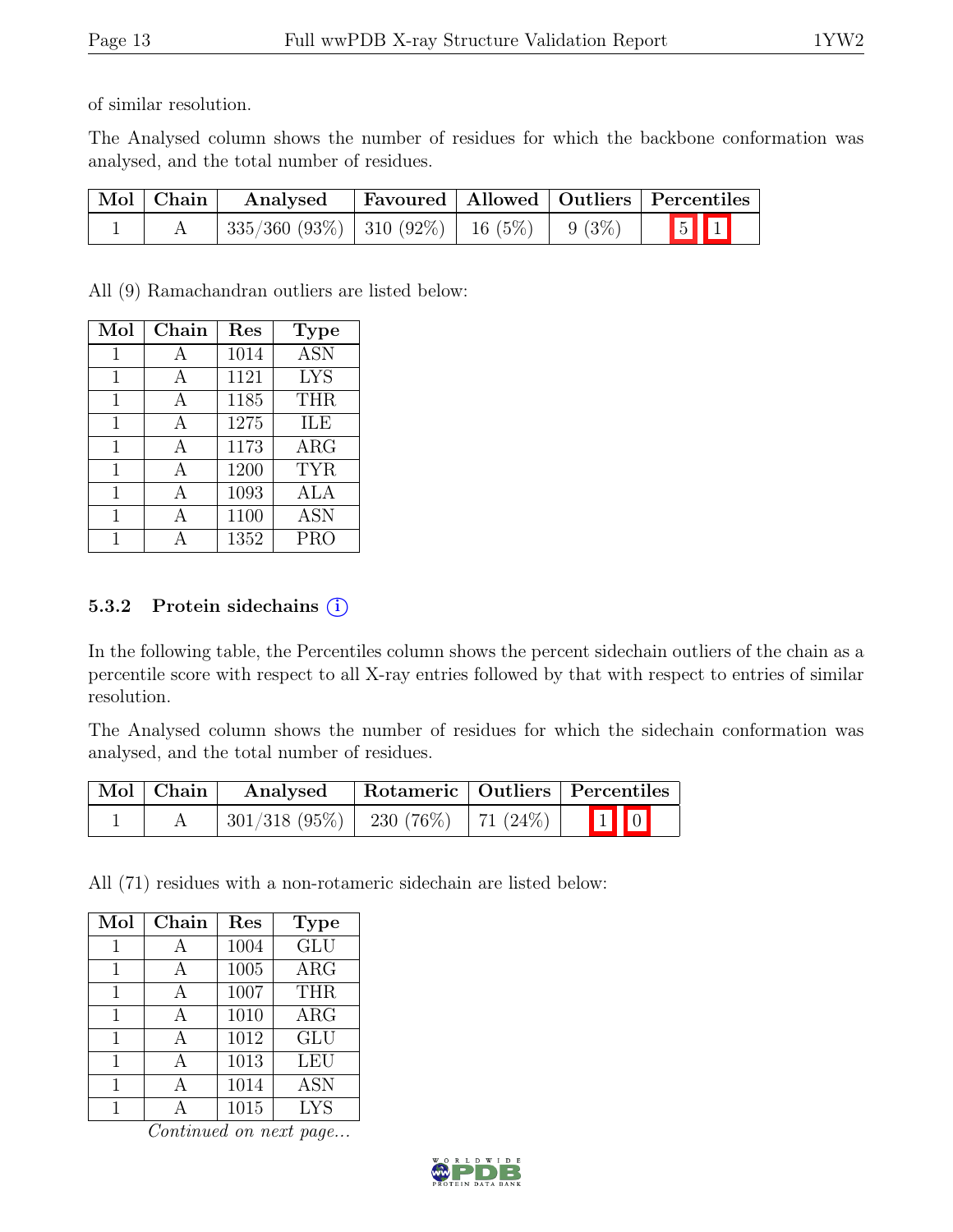| $\overline{\text{Mol}}$ | $\boldsymbol{\mathcal{J}}$<br>$\overline{\text{Chain}}$                                                     | Res               | $\overline{ }$<br>$\overline{v}$<br>$\overline{\text{Type}}$ |
|-------------------------|-------------------------------------------------------------------------------------------------------------|-------------------|--------------------------------------------------------------|
| $\overline{1}$          | $\overline{A}$                                                                                              | 1016              | <b>THR</b>                                                   |
| $\overline{1}$          | A                                                                                                           | 1019              | $\overline{\text{GLU}}$                                      |
| $\overline{1}$          | $\overline{A}$                                                                                              | 1022              | $\overline{\text{GLU}}$                                      |
| $\mathbf{1}$            | $\overline{A}$                                                                                              | 1049              | $\rm{ARG}$                                                   |
| $\overline{1}$          | $\frac{\overline{A}}{\overline{A}}$                                                                         | 1057              | $\overline{\rm{ARG}}$                                        |
| $\overline{1}$          |                                                                                                             | 1062              | ILE                                                          |
| $\overline{1}$          | $\overline{A}$                                                                                              | 1063              | ILE                                                          |
| $\mathbf{1}$            | $\overline{A}$                                                                                              | 1064              | <b>HIS</b>                                                   |
| $\mathbf{1}$            |                                                                                                             | 1067              | ARG                                                          |
| $\mathbf{1}$            |                                                                                                             | 1072              | LEU                                                          |
| $\mathbf{1}$            |                                                                                                             | 1081              | GLU                                                          |
| $\overline{1}$          |                                                                                                             | 1094              | $\overline{\rm{ARG}}$                                        |
| $\overline{1}$          |                                                                                                             | 1100              | <b>ASN</b>                                                   |
| $\mathbf{1}$            | $\frac{\overline{A}}{\overline{A}}$ $\frac{\overline{A}}{\overline{A}}$ $\frac{\overline{A}}{\overline{A}}$ | 1107              | HIS                                                          |
| $\mathbf{1}$            | $\overline{A}$                                                                                              | 1113              | $\overline{\text{LEU}}$                                      |
| $\overline{1}$          | $\overline{A}$                                                                                              | 1116              | ILE                                                          |
| $\overline{1}$          |                                                                                                             | 1117              | $\overline{\text{VAL}}$                                      |
| $\mathbf{1}$            | $\frac{\overline{A}}{\overline{A}}$                                                                         | $\overline{1}118$ | <b>LYS</b>                                                   |
| $\mathbf{1}$            |                                                                                                             | 1119              | <b>CYS</b>                                                   |
| $\overline{1}$          | $\overline{A}$                                                                                              | 1120              | GLN                                                          |
| $\mathbf 1$             | $\overline{A}$                                                                                              | 1121              | <b>LYS</b>                                                   |
| $\overline{1}$          | $\overline{A}$                                                                                              | 1122              | LEU                                                          |
| $\mathbf 1$             | $\frac{1}{\mathbf{A}}$                                                                                      | 1161              | <b>ASP</b>                                                   |
| $\overline{1}$          | $\overline{A}$                                                                                              | 1162              | $\overline{\text{CYS}}$                                      |
| $\mathbf{1}$            | $\overline{A}$                                                                                              | 1173              | ARG                                                          |
| $\overline{1}$          | $\overline{A}$                                                                                              | 1174              | $\overline{H}$ IS                                            |
| $\overline{1}$          | $\frac{\overline{A}}{\overline{A}}$                                                                         | 1185              | <b>THR</b>                                                   |
| $\mathbf{1}$            |                                                                                                             | 1186              | $AR\overline{G}$                                             |
| $\mathbf 1$             | $\overline{A}$                                                                                              | 1193              | <b>ILE</b>                                                   |
| 1                       | А                                                                                                           | 1196              | ASN                                                          |
| $\mathbf 1$             | А                                                                                                           | 1198              | MET                                                          |
| $\overline{1}$          | $\overline{A}$                                                                                              | 1199              | <b>HIS</b>                                                   |
| 1                       | $\overline{A}$                                                                                              | 1202              | <b>GLN</b>                                                   |
| $\mathbf 1$             | $\overline{A}$                                                                                              | 1208              | $\overline{\text{SER}}$                                      |
| 1                       | $\overline{A}$                                                                                              | 1218              | <b>THR</b>                                                   |
| 1                       | $\overline{\rm A}$                                                                                          | 1220              | $\overline{\rm{ARG}}$                                        |
| 1                       | $\overline{A}$                                                                                              | 1221              | <b>THR</b>                                                   |
| 1                       | $\overline{A}$                                                                                              | 1229              | ILE                                                          |
| 1                       | $\overline{A}$                                                                                              | 1232              | LEU                                                          |
| 1                       | Ā                                                                                                           | 1233              | <b>LYS</b>                                                   |
| $\overline{1}$          | $\overline{\rm A}$                                                                                          | 1237              | $\rm{ARG}$                                                   |
| $\mathbf 1$             | А                                                                                                           | 1241              | <b>THR</b>                                                   |

![](_page_13_Picture_6.jpeg)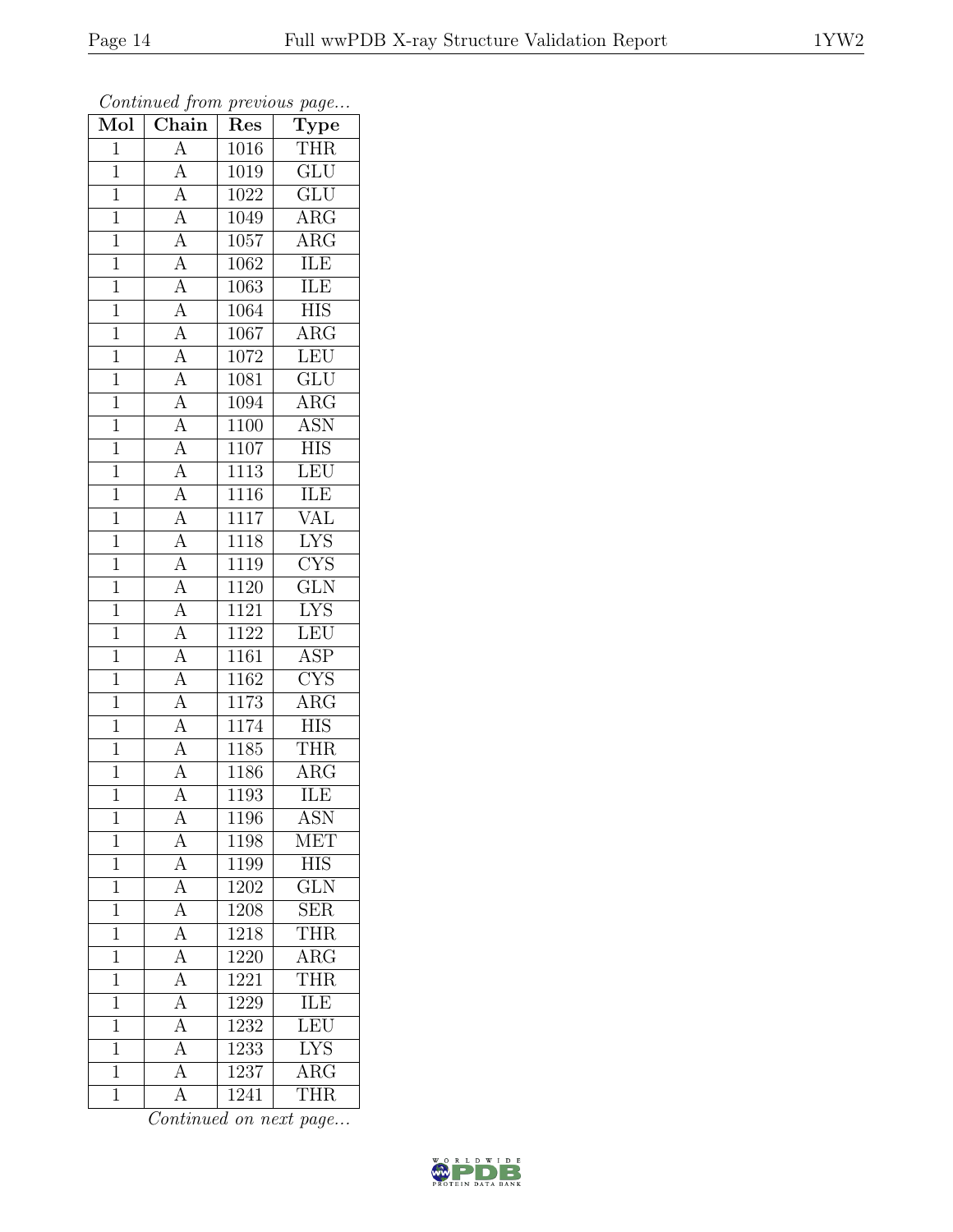|                         | $\boldsymbol{\theta}$ |      | $\overline{v}$            |
|-------------------------|-----------------------|------|---------------------------|
| $\overline{\text{Mol}}$ | Chain                 | Res  | $\mathrm{\bar{Ty}pe}$     |
| 1                       | А                     | 1245 | <b>GLU</b>                |
| $\mathbf{1}$            | $\overline{A}$        | 1246 | <b>LEU</b>                |
| $\mathbf{1}$            | $\overline{A}$        | 1248 | <b>LYS</b>                |
| $\mathbf{1}$            | $\overline{A}$        | 1251 | <b>SER</b>                |
| $\overline{1}$          | $\overline{A}$        | 1253 | $\overline{\mathrm{GLU}}$ |
| $\mathbf{1}$            | $\overline{\rm A}$    | 1259 | ILE                       |
| $\overline{1}$          | $\overline{A}$        | 1262 | <b>LEU</b>                |
| $\mathbf{1}$            | $\overline{A}$        | 1268 | <b>MET</b>                |
| $\mathbf{1}$            | $\overline{A}$        | 1269 | <b>ASN</b>                |
| $\mathbf{1}$            | $\overline{A}$        | 1275 | <b>ILE</b>                |
| $\mathbf{1}$            | $\overline{A}$        | 1286 | <b>GLU</b>                |
| $\overline{1}$          | $\overline{A}$        | 1291 | LEU                       |
| $\mathbf{1}$            | $\overline{A}$        | 1295 | <b>LYS</b>                |
| $\mathbf{1}$            | $\overline{A}$        | 1310 | <b>GLN</b>                |
| $\mathbf{1}$            | $\overline{A}$        | 1315 | ASP                       |
| $\mathbf{1}$            | $\overline{A}$        | 1325 | <b>GLN</b>                |
| $\mathbf{1}$            | $\overline{A}$        | 1335 | <b>ASP</b>                |
| $\mathbf{1}$            | $\overline{A}$        | 1339 | SER                       |
| $\mathbf{1}$            | $\overline{A}$        | 1340 | LEU                       |
| $\mathbf{1}$            | $\overline{A}$        | 1346 | ILE                       |
| $\overline{1}$          | $\overline{\rm A}$    | 1353 | LEU                       |

Sometimes sidechains can be flipped to improve hydrogen bonding and reduce clashes. All (7) such sidechains are listed below:

| Mol | Chain | Res  | Type       |
|-----|-------|------|------------|
|     |       | 1060 | <b>GLN</b> |
|     |       | 1064 | <b>HIS</b> |
| 1   |       | 1080 | <b>HIS</b> |
|     |       | 1107 | <b>HIS</b> |
| 1   |       | 1148 | <b>HIS</b> |
|     |       | 1155 | <b>ASN</b> |
|     |       | 1196 | <b>ASN</b> |

#### 5.3.3 RNA  $(i)$

There are no RNA molecules in this entry.

### 5.4 Non-standard residues in protein, DNA, RNA chains (i)

There are no non-standard protein/DNA/RNA residues in this entry.

![](_page_14_Picture_11.jpeg)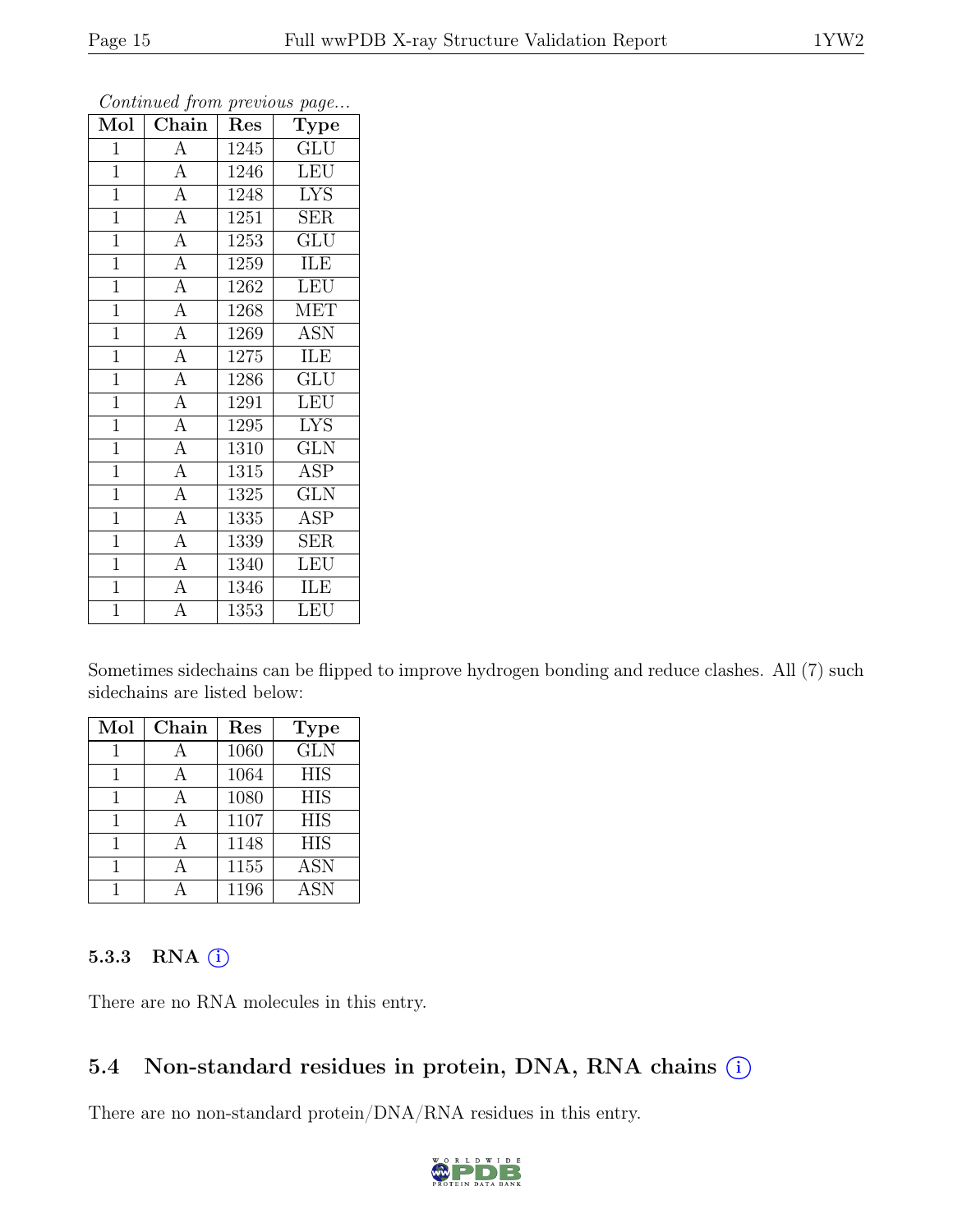### 5.5 Carbohydrates (i)

There are no monosaccharides in this entry.

### 5.6 Ligand geometry  $(i)$

1 ligand is modelled in this entry.

In the following table, the Counts columns list the number of bonds (or angles) for which Mogul statistics could be retrieved, the number of bonds (or angles) that are observed in the model and the number of bonds (or angles) that are defined in the Chemical Component Dictionary. The Link column lists molecule types, if any, to which the group is linked. The Z score for a bond length (or angle) is the number of standard deviations the observed value is removed from the expected value. A bond length (or angle) with  $|Z| > 2$  is considered an outlier worth inspection. RMSZ is the root-mean-square of all Z scores of the bond lengths (or angles).

| Mol |     | $\mid$ Type $\mid$ Chain $\mid$ Res $\mid$ Link $\mid$ |      |          | Bond lengths |                                                                        | Bond angles |        |
|-----|-----|--------------------------------------------------------|------|----------|--------------|------------------------------------------------------------------------|-------------|--------|
|     |     |                                                        |      | Counts   |              | $\vert$ RMSZ $\vert \#  Z  > 2$ Counts $\vert$ RMSZ $\vert \#  Z  > 2$ |             |        |
|     | PGJ |                                                        | 2001 | 27,34,34 | 1.82         | $\left  \frac{4(14\%)}{4(14\%)} \right $ 35,47,47                      | 4.18        | 9(25%) |

In the following table, the Chirals column lists the number of chiral outliers, the number of chiral centers analysed, the number of these observed in the model and the number defined in the Chemical Component Dictionary. Similar counts are reported in the Torsion and Rings columns. '-' means no outliers of that kind were identified.

|     |      |        | Mol   Type   Chain   Res   Link   Chirals   Torsions   Rings |  |
|-----|------|--------|--------------------------------------------------------------|--|
| PGJ | 2001 | $\sim$ | $\vert$ 4/11/16/16 $\vert$ 0/4/4/4 $\vert$                   |  |

All (4) bond length outliers are listed below:

| Mol | Chain | $\operatorname{Res}$ | Type | Atoms     | Z       | Observed(A) | Ideal(A) |
|-----|-------|----------------------|------|-----------|---------|-------------|----------|
|     |       | 2001                 | PGJ  | $C1-N2$   | 6.49    | .49         | $1.36\,$ |
|     |       | 2001                 | PGJ  | $C21-N20$ | 4.69    | 1.38        | 1.32     |
|     |       | 2001                 | PGJ  | $C21-N22$ | 3.05    | $1.39\,$    | 1.33     |
|     |       | 2001                 | PGJ  | $C5-C35$  | $-2.52$ | .46         | 1.49     |

All (9) bond angle outliers are listed below:

| Mol                         | Chain | Res  | Type       | $\rm{Atoms}$                                      | Z        | Observed $(°)$ | Ideal <sup>(o)</sup> |
|-----------------------------|-------|------|------------|---------------------------------------------------|----------|----------------|----------------------|
| $\mathcal{D}_{\mathcal{L}}$ |       | 2001 | <b>PGJ</b> | $N20-C21-N22$                                     | $-17.37$ | 114.62         | 128.43               |
| 2                           |       | 2001 | PGJ        | $C19-N20-C21$                                     | 14.81    | 121.78         | 114.41               |
| $\overline{2}$              | A     | 2001 | PGJ        | $C4-C5-C1$                                        | 5.16     | 109.51         | 104.97               |
| 2                           |       | 2001 | PGJ        | O <sub>23</sub> -C <sub>24</sub> -C <sub>29</sub> | 3.19     | 122.19         | 116.22               |
|                             |       | 2001 | PGJ        | $C18-C17-N22$                                     | $-2.96$  | 118.13         | 121.97               |

![](_page_15_Picture_16.jpeg)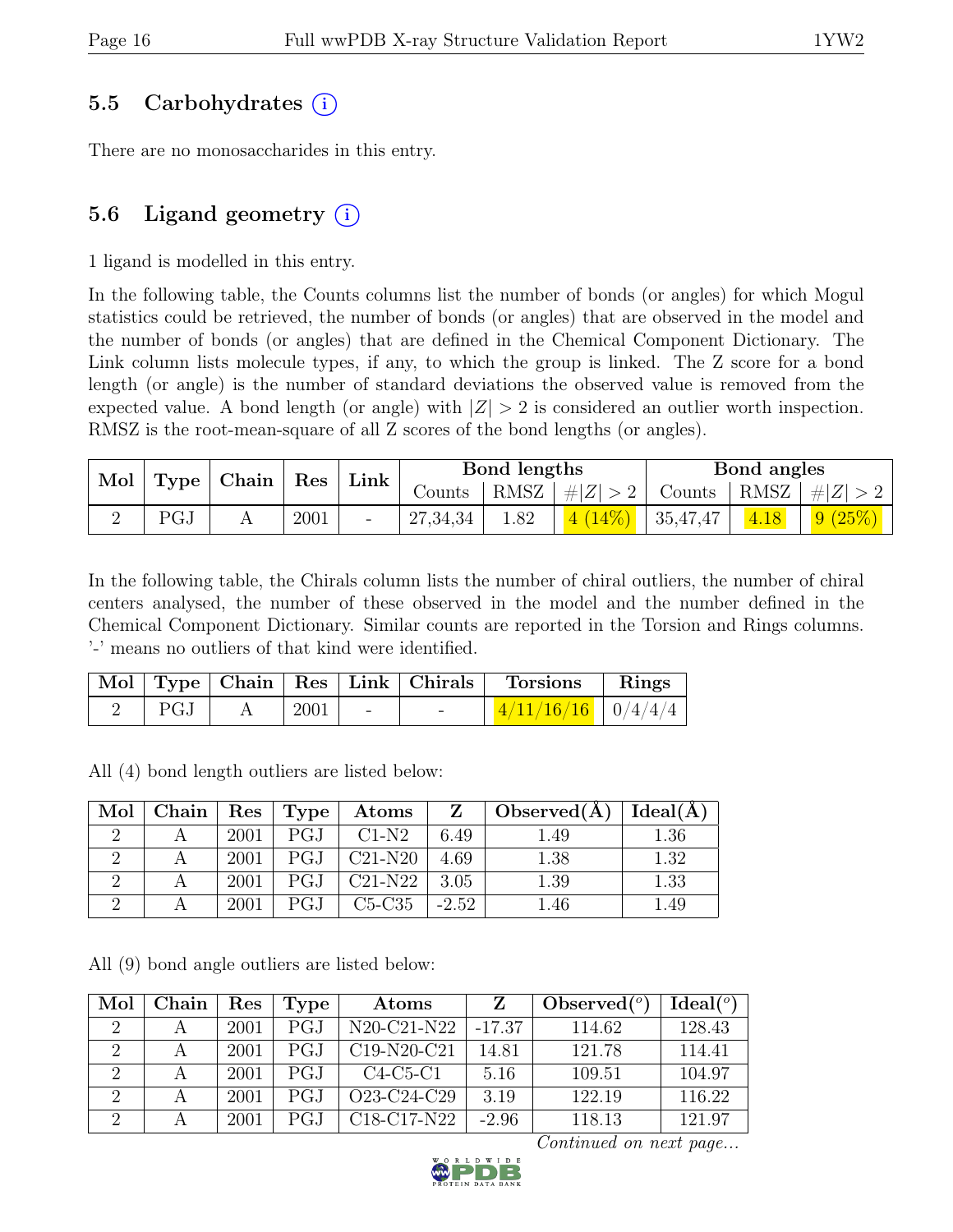| Mol | ${\rm Chain}$ | Res  | Type | Atoms                                            |         | Observed $(°)$ | Ideal <sup>(o)</sup> |
|-----|---------------|------|------|--------------------------------------------------|---------|----------------|----------------------|
|     |               | 2001 | PGJ  | $C35-C5-C1$                                      | 2.79    | 132.41         | 126.88               |
|     |               | 2001 | PGJ  | $O23-C21-N22$                                    | 2.76    | 125.68         | 116.10               |
|     |               | 2001 | PGJ  | $C1-C17-N22$                                     | 2.72    | 120.26         | 115.62               |
|     |               | 2001 | PGJ  | C <sub>36</sub> -C <sub>35</sub> -C <sub>5</sub> | $-2.59$ | 116.84         | 120.77               |

There are no chirality outliers.

All (4) torsion outliers are listed below:

| Mol                         | Chain | Res  | Type | Atoms                                                              |
|-----------------------------|-------|------|------|--------------------------------------------------------------------|
| $\ddot{\phantom{0}}$        |       | 2001 | PGJ  | $C11-C10-C7-C6$                                                    |
| 9                           |       | 2001 | PGJ  | C <sub>29</sub> -C <sub>24</sub> -O <sub>23</sub> -C <sub>21</sub> |
| $\mathcal{D}_{\mathcal{L}}$ |       | 2001 | PGJ  | N20-C21-O23-C24                                                    |
| റ                           |       | 2001 | PGJ  | N22-C21-O23-C24                                                    |

There are no ring outliers.

No monomer is involved in short contacts.

The following is a two-dimensional graphical depiction of Mogul quality analysis of bond lengths, bond angles, torsion angles, and ring geometry for all instances of the Ligand of Interest. In addition, ligands with molecular weight > 250 and outliers as shown on the validation Tables will also be included. For torsion angles, if less then 5% of the Mogul distribution of torsion angles is within 10 degrees of the torsion angle in question, then that torsion angle is considered an outlier. Any bond that is central to one or more torsion angles identified as an outlier by Mogul will be highlighted in the graph. For rings, the root-mean-square deviation (RMSD) between the ring in question and similar rings identified by Mogul is calculated over all ring torsion angles. If the average RMSD is greater than 60 degrees and the minimal RMSD between the ring in question and any Mogul-identified rings is also greater than 60 degrees, then that ring is considered an outlier. The outliers are highlighted in purple. The color gray indicates Mogul did not find sufficient equivalents in the CSD to analyse the geometry.

![](_page_16_Picture_11.jpeg)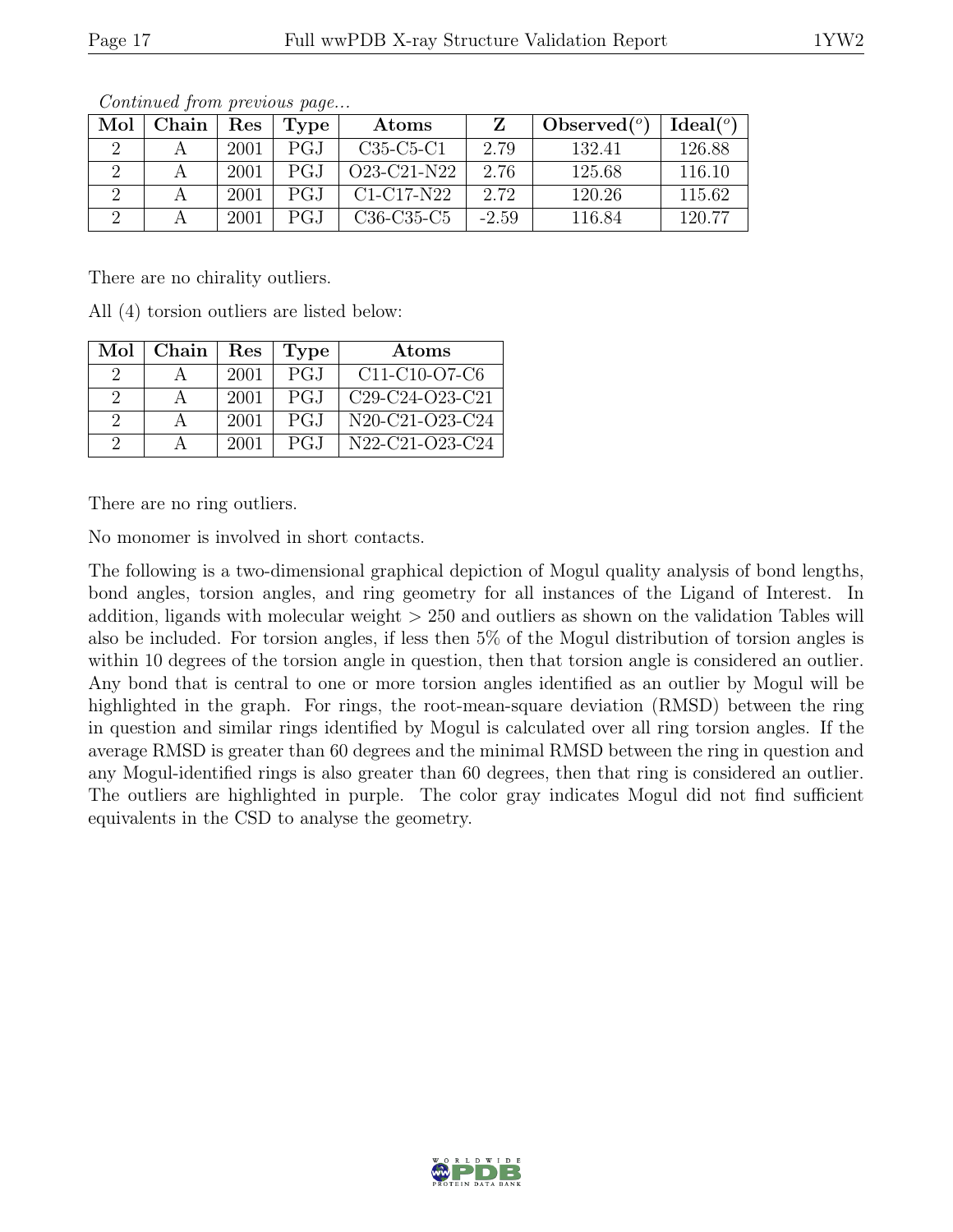![](_page_17_Figure_3.jpeg)

# 5.7 Other polymers (i)

There are no such residues in this entry.

# 5.8 Polymer linkage issues (i)

There are no chain breaks in this entry.

![](_page_17_Picture_8.jpeg)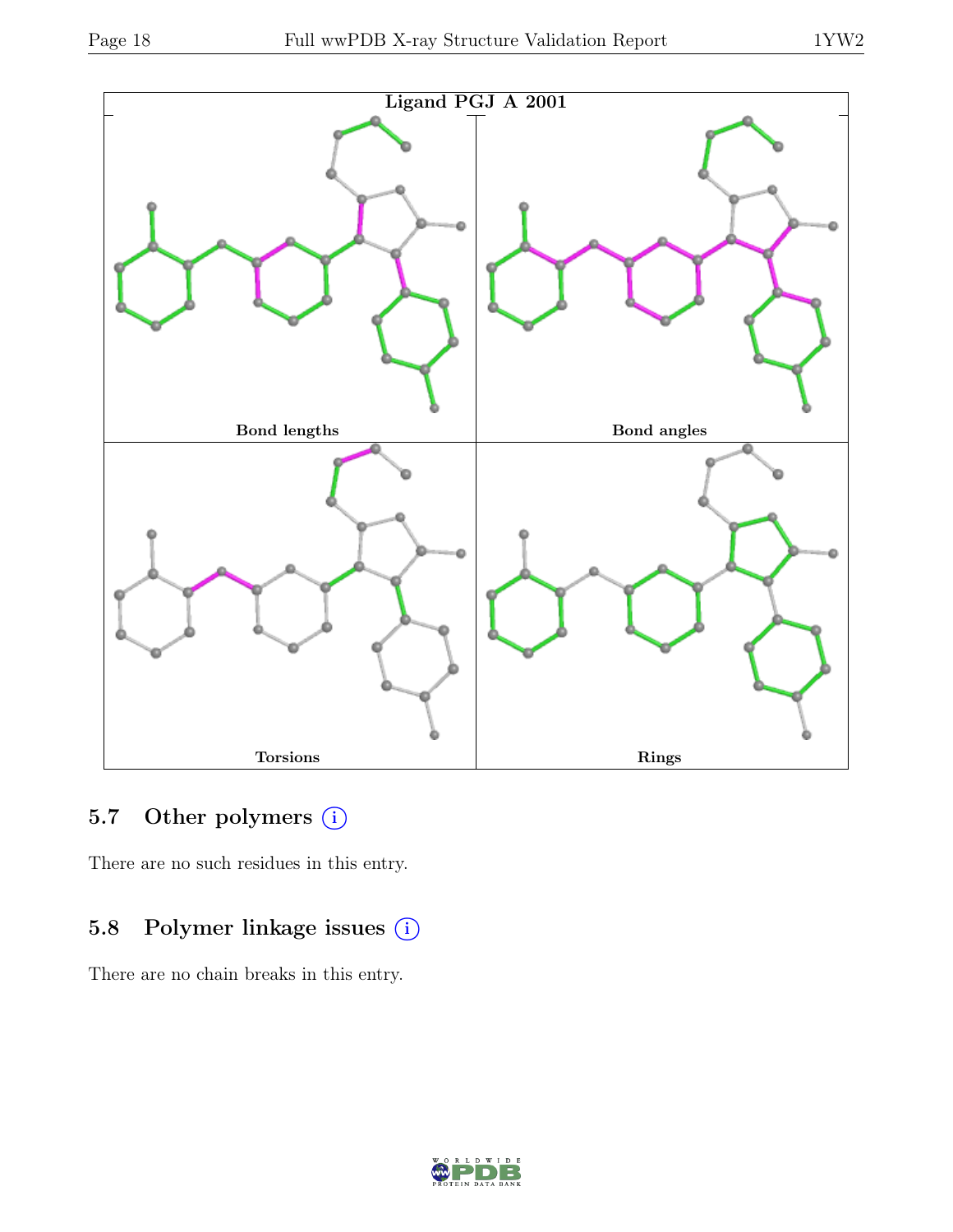# 6 Fit of model and data  $(i)$

## 6.1 Protein, DNA and RNA chains (i)

In the following table, the column labelled ' $\#\text{RSRZ}>2$ ' contains the number (and percentage) of RSRZ outliers, followed by percent RSRZ outliers for the chain as percentile scores relative to all X-ray entries and entries of similar resolution. The OWAB column contains the minimum, median,  $95<sup>th</sup>$  percentile and maximum values of the occupancy-weighted average B-factor per residue. The column labelled 'Q< 0.9' lists the number of (and percentage) of residues with an average occupancy less than 0.9.

| Mol   Chain | Analysed        | $\Delta < \mathrm{RSRZ} > 0$ | $\#\text{RSRZ}\text{>2}$       | $OWAB(A^2)   Q<0.9$ |  |
|-------------|-----------------|------------------------------|--------------------------------|---------------------|--|
|             | $341/360(94\%)$ |                              | $39(11\%)$ 5 4 20, 51, 94, 149 |                     |  |

All (39) RSRZ outliers are listed below:

| Mol            | Chain              | Res  | ${\bf Type}$            | <b>RSRZ</b>      |
|----------------|--------------------|------|-------------------------|------------------|
| $\mathbf{1}$   | $\overline{\rm A}$ | 1172 | <b>ALA</b>              | 12.5             |
| $\overline{1}$ | $\overline{A}$     | 1174 | <b>HIS</b>              | 9.0              |
| $\overline{1}$ | $\overline{A}$     | 1197 | <b>TRP</b>              | $7.0\,$          |
| $\overline{1}$ | $\overline{A}$     | 1173 | $\rm{ARG}$              | $5.3\,$          |
| $\overline{1}$ | $\overline{A}$     | 1275 | ILE                     | $\overline{4.8}$ |
| $\mathbf{1}$   | $\boldsymbol{A}$   | 1199 | <b>HIS</b>              | 4.5              |
| $\overline{1}$ | $\overline{A}$     | 1183 | $\overline{\text{VAL}}$ | $4.\overline{1}$ |
| $\overline{1}$ | $\overline{A}$     | 1198 | <b>MET</b>              | 4.0              |
| $\overline{1}$ | $\overline{A}$     | 1184 | <b>ALA</b>              | 4.0              |
| $\overline{1}$ | $\overline{A}$     | 1314 | <b>PRO</b>              | 3.7              |
| $\overline{1}$ | $\overline{\rm A}$ | 1117 | <b>VAL</b>              | $\overline{3.7}$ |
| $\overline{1}$ | $\overline{A}$     | 1195 | LEU                     | $3.6\,$          |
| $\overline{1}$ | $\overline{\rm A}$ | 1170 | <b>GLY</b>              | 3.4              |
| $\overline{1}$ | $\overline{A}$     | 1244 | <b>ALA</b>              | 3.4              |
| $\overline{1}$ | $\overline{A}$     | 1098 | $\overline{\text{GLU}}$ | $\overline{3.3}$ |
| $\overline{1}$ | $\overline{\rm A}$ | 1013 | <b>LEU</b>              | $\overline{3.3}$ |
| $\overline{1}$ | $\overline{\rm A}$ | 1062 | <b>ILE</b>              | $\overline{3.2}$ |
| $\overline{1}$ | $\overline{A}$     | 1014 | <b>ASN</b>              | $\overline{3.2}$ |
| $\overline{1}$ | $\overline{A}$     | 1265 | <b>MET</b>              | $3.0\,$          |
| $\overline{1}$ | $\overline{A}$     | 1306 | $\overline{\text{ALA}}$ | 2.9              |
| $\overline{1}$ | $\overline{A}$     | 1200 | <b>TYR</b>              | 2.9              |
| $\overline{1}$ | $\overline{A}$     | 1019 | $\overline{\text{GLU}}$ | $\overline{2.6}$ |
| $\overline{1}$ | $\overline{\rm A}$ | 1352 | $\overline{\text{PRO}}$ | 2.6              |
| $\overline{1}$ | $\overline{A}$     | 1213 | $\overline{\text{MET}}$ | $2.\overline{5}$ |
| $\overline{1}$ | A                  | 1120 | <b>GLN</b>              | $2.5\,$          |
| $\overline{1}$ | $\overline{A}$     | 1196 | <b>ASN</b>              | $2.5\,$          |
| $\overline{1}$ | $\overline{A}$     | 1353 | LEU                     | 2.4              |

![](_page_18_Picture_10.jpeg)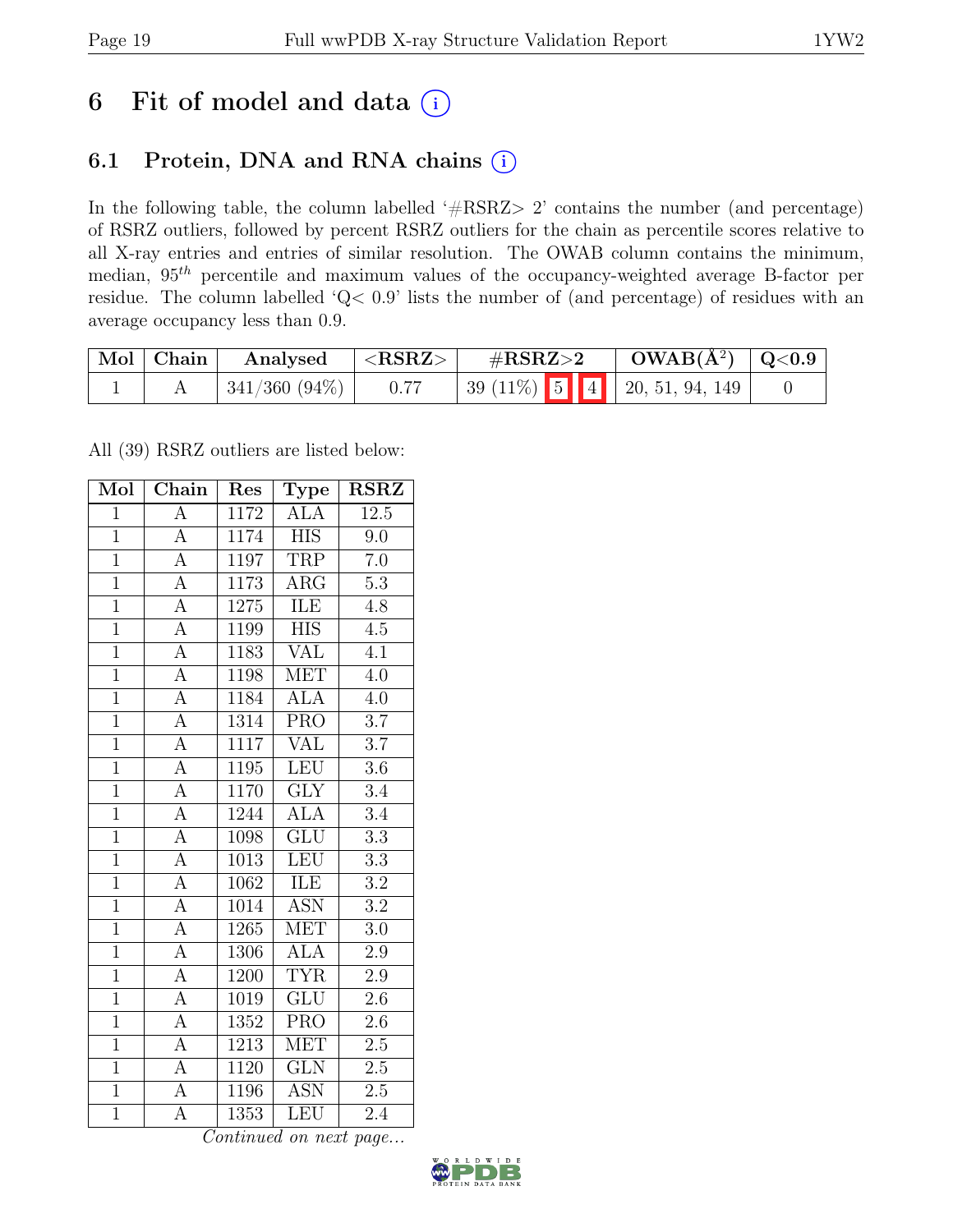| Mol          | Chain | Res  | <b>Type</b> | <b>RSRZ</b> |
|--------------|-------|------|-------------|-------------|
| 1            | A     | 1263 | ALA         | 2.4         |
| 1            | A     | 1309 | ALA         | 2.4         |
| 1            | A     | 1349 | <b>VAL</b>  | 2.4         |
| 1            | A     | 1258 | <b>TYR</b>  | 2.3         |
| $\mathbf{1}$ | A     | 1193 | ILE         | 2.3         |
| $\mathbf{1}$ | A     | 1273 | VAL         | 2.2         |
| $\mathbf{1}$ | A     | 1004 | GLU         | 2.2         |
| $\mathbf{1}$ | A     | 1134 | ILE         | 2.2         |
| $\mathbf{1}$ | A     | 1229 | ILE         | 2.1         |
| $\mathbf{1}$ | A     | 1115 | <b>ASN</b>  | 2.1         |
| 1            | A     | 1095 | <b>SER</b>  | 2.0         |
| 1            | А     | 1262 | LEU         | 2.0         |

### 6.2 Non-standard residues in protein, DNA, RNA chains  $(i)$

There are no non-standard protein/DNA/RNA residues in this entry.

### 6.3 Carbohydrates  $(i)$

There are no monosaccharides in this entry.

### 6.4 Ligands  $(i)$

In the following table, the Atoms column lists the number of modelled atoms in the group and the number defined in the chemical component dictionary. The B-factors column lists the minimum, median,  $95<sup>th</sup>$  percentile and maximum values of B factors of atoms in the group. The column labelled 'Q< 0.9' lists the number of atoms with occupancy less than 0.9.

|  |  |  | $\boxed{\text{Mol}}$ Type   Chain   Res   Atoms   RSCC   RSR   B-factors $(\AA^2)$   Q<0.9 |  |
|--|--|--|--------------------------------------------------------------------------------------------|--|
|  |  |  | 2   PGJ   A   2001   $31/31$   0.93   0.14   21,40,61,71                                   |  |

The following is a graphical depiction of the model fit to experimental electron density of all instances of the Ligand of Interest. In addition, ligands with molecular weight  $> 250$  and outliers as shown on the geometry validation Tables will also be included. Each fit is shown from different orientation to approximate a three-dimensional view.

![](_page_19_Picture_13.jpeg)